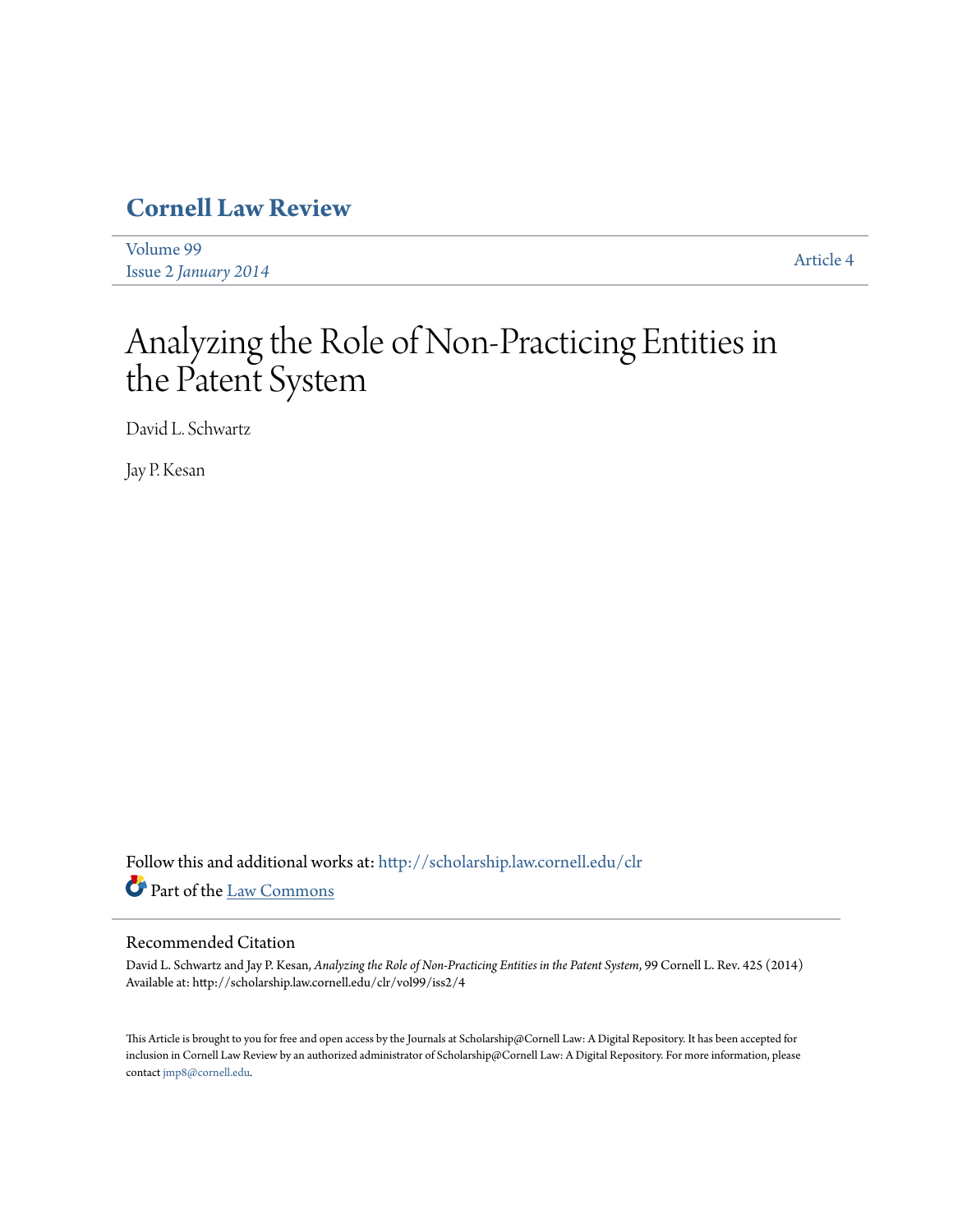# ESSAY

# ANALYZING THE ROLE OF NON-PRACTICING ENTITIES IN THE PATENT SYSTEM

*David L. Schwartz*† *& Jay P. Kesan*††

*Currently, there is an important debate about the role of non-practicing entities in patent litigation. People are asking: What are the costs and benefits associated with NPE litigation? Are they too high, too low, or just right? This Essay makes two contributions to the discussion. First, we review a recent study,* The Direct Costs from NPE Disputes*, by James Bessen and Michael J. Meurer. The study presents new data on the litigation costs and settlement expenses incurred by a subset of defendants in NPE cases. Some of their findings are provocative, but we find their methodology to be deficient in several respects, which limits the usefulness of the data and thus the implications that can be drawn from them. We also offer suggestions for future research on NPEs, including data collection and analysis. Second, we argue that the study asks the wrong question. The debate should be reframed to focus on the merits of the lawsuits, including patent system changes focusing on reducing transaction costs (e.g., lawyers' fees) in patent litigation, instead of focusing solely on whether the patent holder is a non-practicing entity.*

|  |                                                     | I. EMPIRICAL EVIDENCE AND THE DEBATE ABOUT NPES 428 |  |
|--|-----------------------------------------------------|-----------------------------------------------------|--|
|  |                                                     | A. Perceived Flaws in the Survey and Analysis 434   |  |
|  |                                                     | 1. Estimate of Costs Is Likely Biased Too High  434 |  |
|  |                                                     | 2. Analysis of the Costs of NPE Litigation Lacks an |  |
|  |                                                     |                                                     |  |
|  |                                                     | 3. Relies on a Questionable Definition of NPE  440  |  |
|  |                                                     | 4. Ignores Small Businesses Who Are Patentees  441  |  |
|  |                                                     | B. Recommended Additional Disclosures About         |  |
|  |                                                     |                                                     |  |
|  | II. SUGGESTIONS FOR EMPIRICAL ANALYSIS OF NPES  448 |                                                     |  |
|  |                                                     |                                                     |  |
|  |                                                     |                                                     |  |
|  |                                                     |                                                     |  |

<sup>†</sup> Associate Professor of Law, Co-Director of the Center for Empirical Studies of Intellectual Property, Chicago–Kent College of Law.

<sup>††</sup> Professor and H. Ross & Helen Workman Research Scholar, University of Illinois College of Law. We would like to thank Colleen Chien, John Golden, Robert Greenspoon, Edward Lee, Adam Mossoff, Lee Petherbridge, Michael Risch, and Christopher Seaman for their comments and suggestions on prior drafts of this Essay.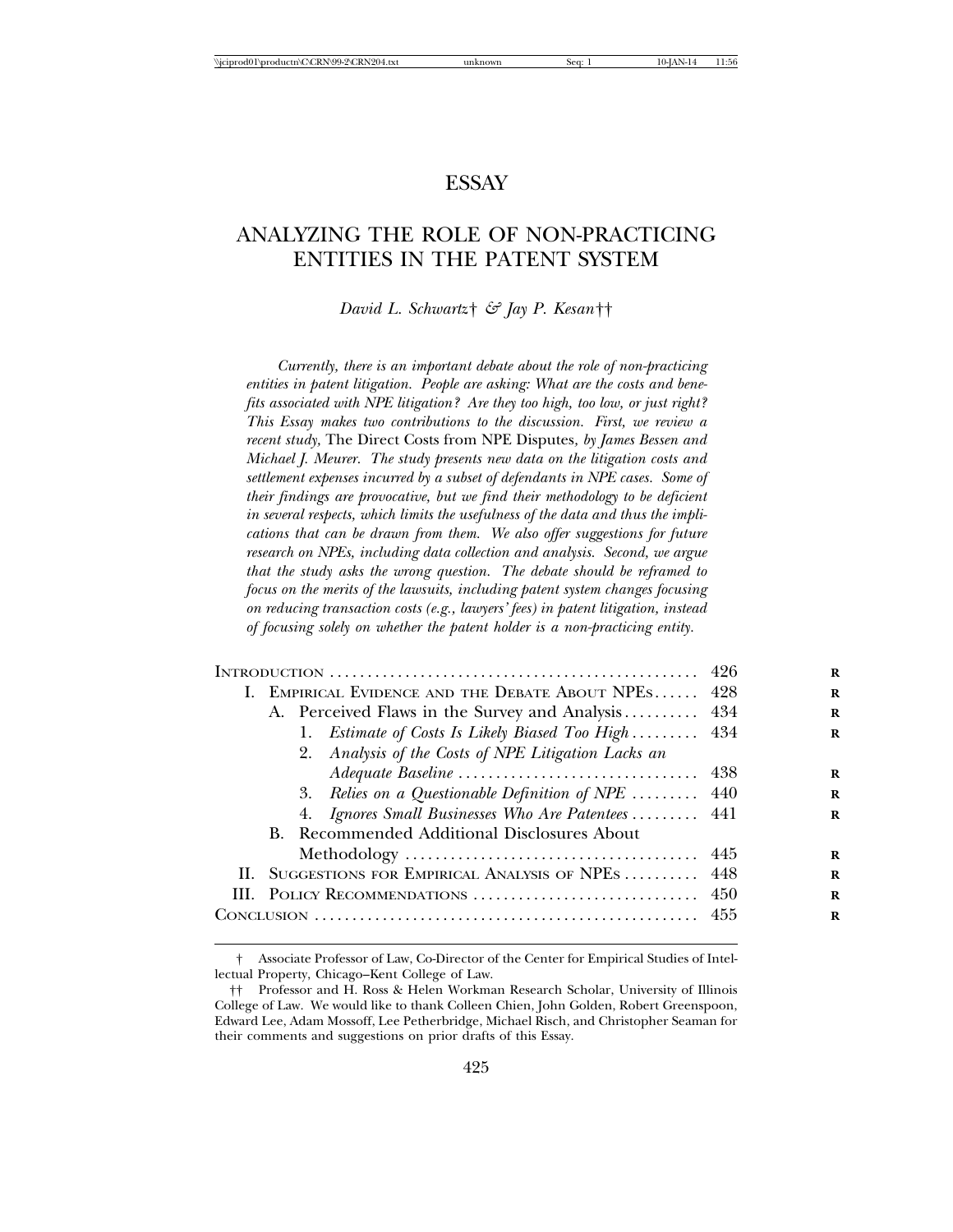#### **INTRODUCTION**

Currently, patent litigation is undergoing a seismic change. In the past, industry competitors lodged the bulk of patent-infringement lawsuits.<sup>1</sup> But recently, an increasing number of patent lawsuits have been initiated by entities who do not manufacture products themselves, including universities, individual inventors, failed businesses, and speculators who purchase patents from others.2 This heterogeneous group of patent holders has loosely been referred to as "non-practicing entities," or "NPEs" for short, and some estimate that approximately 60% of new patent lawsuits are filed by NPEs.3 Some pejoratively refer to some or all NPEs as "patent trolls," analogizing that these patent holders wait until another brings a product to market and then jump from under the bridge to demand a toll.<sup>4</sup> Others refer to some or all NPEs as "patent assertion entities," or "PAEs."5

The rise in NPE lawsuits has coincided with other changes in the patent system. For instance, patent litigators appear to be polarizing into a plaintiffs' bar and a defense bar.6 This polarization in lawyers is new to patent litigation but has existed for many years in other areas of the law, such as medical malpractice, products liability, and labor law.7 In addition to the lawyers, certain industries have experienced more infringement allegations by NPEs, an occurrence that has created rifts in many debates about patent reform.8 In general, many

*Patent Trolls*, REGULATION, Winter 2011–12, at 26, 26, *available at* http://www.cato.org/ sites/cato.org/files/serials/files/regulation/2012/5/v34n4-1.pdf.

5 *See* Chien, *supra* note 3, at slide 4. **R**

6 David L. Schwartz & Jay P. Kesan, *Analyzing the Role of NPEs in the Patent System*, PATENTLY-O (Aug. 21, 2012), http://www.patentlyo.com/patent/2012/08/analyzing-therole-of-npes-in-the-patent-system.html.

7 *See, e.g.*, Lee A. Rosengard, *Learning from Law Firms: Using Co-Mediation to Train New Mediators*, DISP. RESOL. J., May/July 2004, at 16, 16, 18 (noting that the medical-malpractice industry has distinct plaintiff and defense bars). <sup>8</sup> Large manufacturing, computer and IT, and financial-services companies sought

damages reform in patent litigation purportedly due to the increase in costs caused by patent assertions. On the other hand, small and mid-size technology companies argue that

<sup>1</sup> Colleen V. Chien, *Of Trolls, Davids, Golliaths, and Kings: Narratives and Evidence in the Litigation of High-Tech Patents*, 87 N.C. L. REV. 1571, 1603 (2009) (noting that over 80% of patent lawsuits filed between 2000 and 2008 involving "high tech" patents were filed by practicing entities).

<sup>2</sup> *See* Michael Risch, *Patent Troll Myths*, 42 SETON HALL L. REV. 457, 458 (2012). <sup>3</sup> Colleen Chien, Assistant Professor, Santa Clara Univ., Presentation to the DOJ/

FTC Hearing on Patent Assertion Entities: Patent Assertion Entities, at slide 23 (Dec. 10, 2012), *available at* http://papers.ssrn.com/sol3/papers.cfm?abstract\_id=2187314 (reporting that 61% of patent lawsuits filed from January 1 to December 1, 2012, were filed by patent assertion entities). *But see* Christopher Anthony Cotropia, Jay P. Kesan & David L. Schwartz, *Patent Assertion Entities (PAEs) Under the Microscope: An Empirical Investigation of Patent Holders as Litigants* 16 fig.1 (Ill. Pub. Law Research Paper No. 14-17, 2013), *available at* http://ssrn.com/abstract=2346381 (reporting lower numbers of suits brought by PAEs, with the results varying based upon the definition of PAE used). <sup>4</sup> James Bessen, Jennifer Ford & Michael J. Meurer, *The Private and Social Costs of*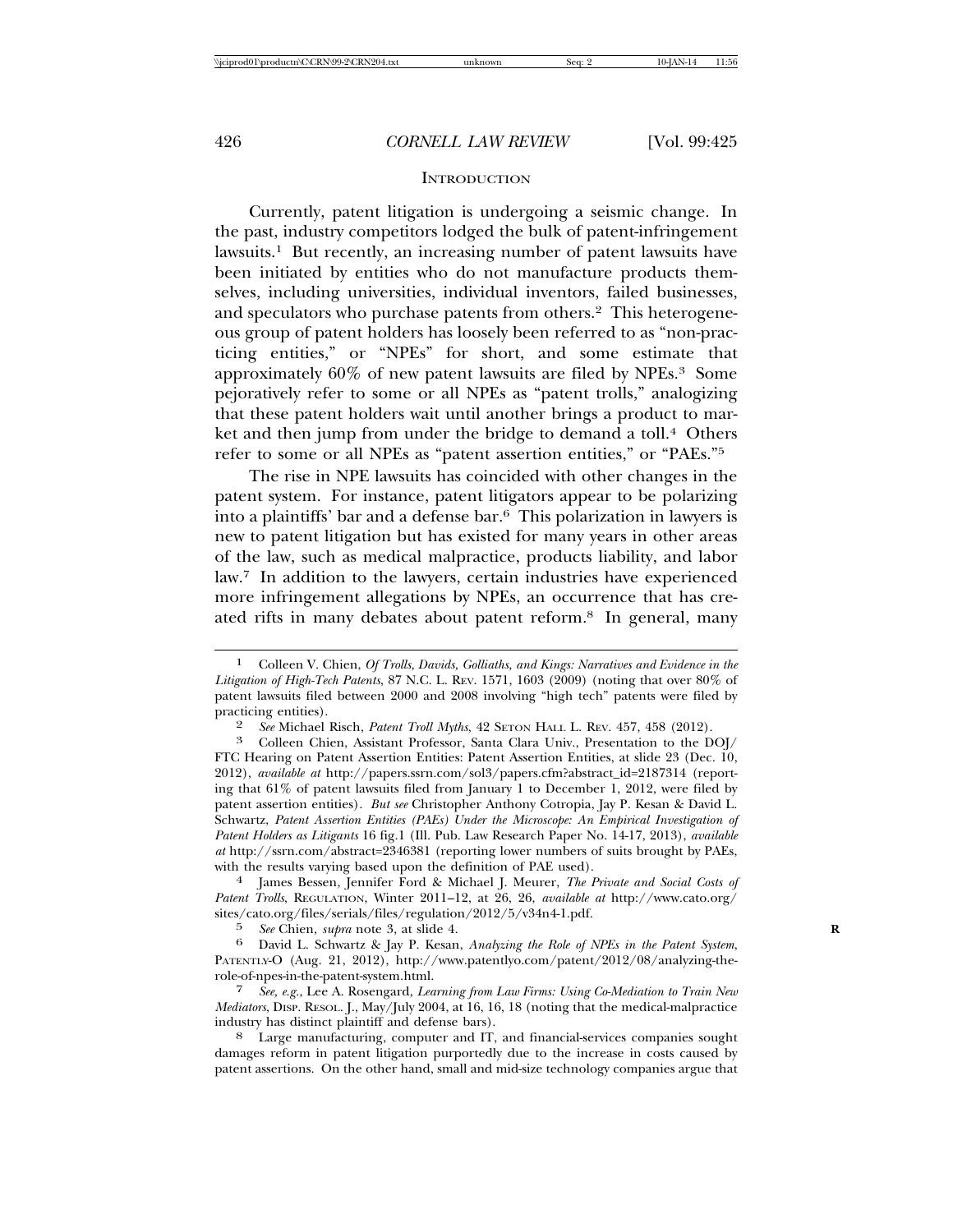large IT and electronics companies are frequent targets of NPEs, while big pharmaceutical companies are rarely, if ever, approached by NPEs.9 The topic of NPEs in patent litigation—their costs and benefits—has featured prominently in the press, including extensive coverage of a study reporting that the "direct, accrued costs" of NPEs were \$29 billion in 2011.10

Commentators and patent practitioners have expressed varying and diverse opinions about the impact of NPEs on the patent-litigation system. Some claim that NPEs are antithetical to the Constitution's mandate that the patent laws encourage innovation.11 They argue that NPEs hinder rather than encourage innovation, especially in the software field.12 Others claim that NPEs provide small inventors and companies an opportunity otherwise missing to receive rewards for their inventions.<sup>13</sup> How should we evaluate these competing claims?

In this Essay, we explain how to approach this important question. We argue that a data-driven, objective approach to the issue is critical. Anecdotal evidence of abuses by NPEs or large operating companies and the various theories on why NPEs may encourage or frustrate innovation are useful, but they cannot resolve the debate. We believe that *data* is critical to evaluating broad trends in patent litigation and patent-related behavior. Yet there is little hard data, and much of the data that exists is mixed or inconclusive. A much more thorough empirical analysis of the issue is needed.

We also submit that the debate about NPE litigation should be reframed. We submit that the debate should focus on the merits of the lawsuits or the *actions* of the parties in the litigation, or both, and

10 James Bessen & Michael J. Meurer, *The Direct Costs from NPE Disputes*, 99 CORNELL L. REV. 387, 389 (2014).

11 *See* John M. Golden, Commentary, *"Patent Trolls" and Patent Remedies*, 85 TEX. L. REV. 2111, 2112 (2007).<br>12 See Bessen & Me

12 *See* Bessen & Meurer, *supra* note 10, at 392. **R**

damages reform would (1) limit trial courts' flexibility to craft appropriate remedies, (2) make infringement cheaper, and (3) encourage litigation rather than payment of licensing fees. *See* David W. Opderbeck, *Patent Damages Reform and the Shape of Patent Law*, 89 B.U. L. REV. 127, 135–37 (2009).

<sup>9</sup> *See* Ian Rainey, *The War over Information Technology Patents: How* Microsoft v. I4i *Is Reforming the Mobile Entertainment Industry*, 11 U. DENV. SPORTS & ENT. L.J. 137, 154 (2011) ("As opposed to the pharmaceutical companies, information technology companies have recently become increasingly concerned with infringement claims initiated by non-practicing entities or patent trolls.").

<sup>13</sup> *See* Jiaqing "Jack" Lu, *The Economics and Controversies of Non-practicing Entities (NPEs): How NPEs and Defensive Patent Aggregators Will Change the License Market*, LES NOUVELLES, Mar. 2012, at 55, 61, *available at* http://papers.ssrn.com/sol3/papers.cfm?abstract\_id=1935 524 (discussing how entrepreneurs, universities, and research institutions who do not have competency in marketing and licensing can alleviate the risks associated with patents by selling their patents to NPEs, thereby freeing them to exploit "their comparative advantages in innovating").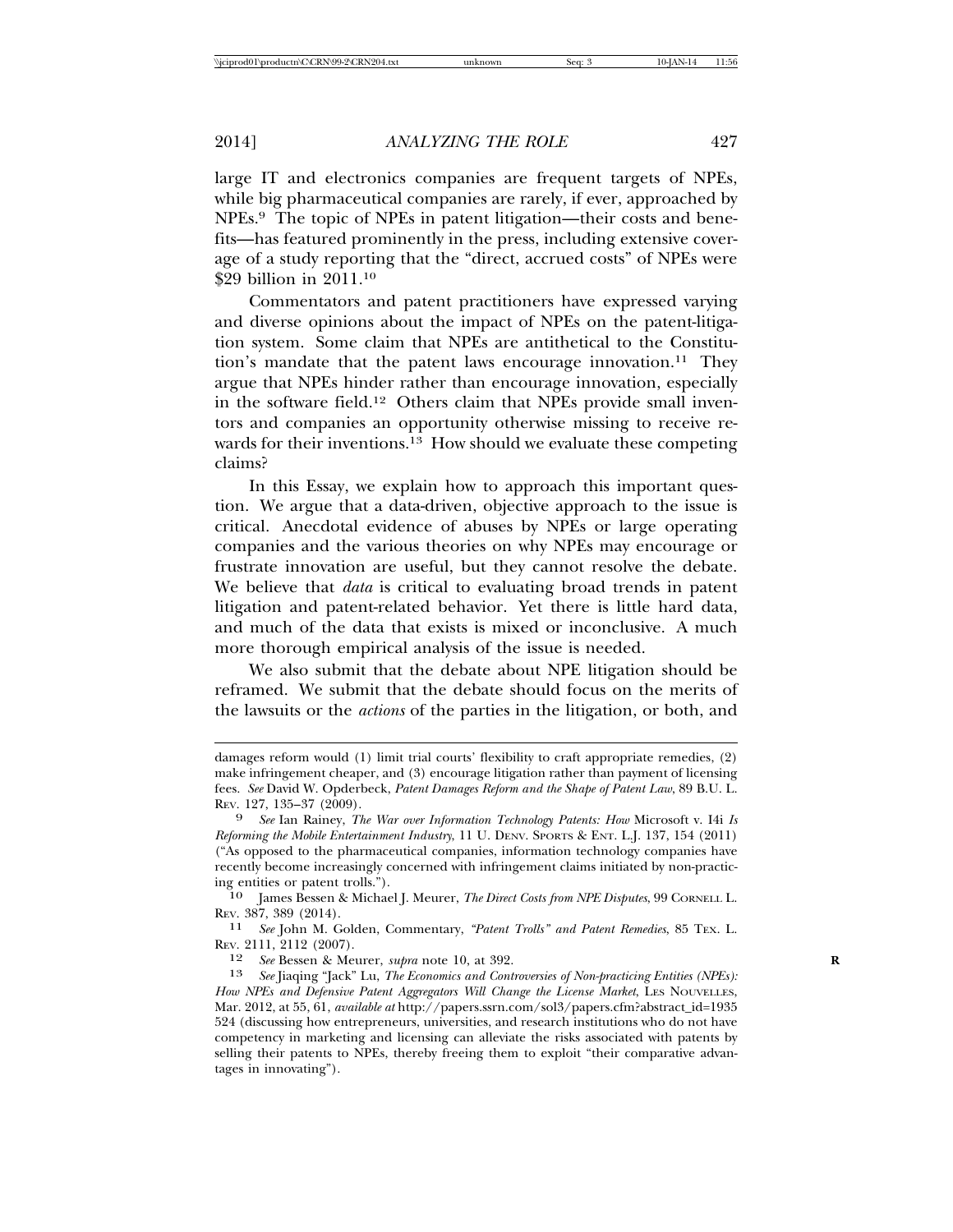not on the parties' identities. We believe that focusing on the merits is a more fruitful approach than focusing solely on whether the patent holder is or is not an NPE.

This Essay proceeds in three parts. In Part I, we set forth some difficulties in empirically evaluating NPEs. To illustrate the point, we critically examine a recent high-profile study, which appears in this same issue of the *Cornell Law Review*, that reported that the "direct, accrued costs" of NPEs were \$29 billion in 2011.14 In Part II, we offer constructive suggestions on how to design a better empirical study of NPEs. Finally, in Part III, we offer suggestions on how to improve the patent system if the empirical data shows that problematic behavior by NPEs is widespread.

I

# EMPIRICAL EVIDENCE AND THE DEBATE ABOUT NPES

Whatever we call them, one question persists: why do NPEs exist? Under one narrative, NPEs serve an important market need: acting as an intermediary for some patentees.15 Trading to make money in the market is as old as mankind. Here, the cost of patent litigation—due to the traditional hourly billing model—is prohibitively high for most small to medium-sized patent holders. NPEs purchase patents from these patentees who cannot afford to enforce their own patents. NPEs accept the risks and uncertainty associated with attempting to enforce the patent rights. And NPEs expect and are entitled to make money for assuming those risks and uncertainty. Without the payment from an NPE, the inventors would receive no compensation whatsoever for their invention.

Another related development is contingent-fee representation for patent enforcement. Contingent-fee representation has recently become more widely available but, according to theory, is primarily for a select group of innovators with patent rights that are perceived as valuable before litigation commences.16 NPEs, together with contingent-fee lawyers, create avenues for appropriating rewards for valuable patent rights that are owned by entities with limited resources, including universities.

There is, however, a counternarrative: that NPEs are opportunistic players in the patent system and serve almost no useful purpose.17

<sup>14</sup> Bessen & Meurer, *supra* note 10, at 389.

<sup>15</sup> *See* Ashish Arora, *Patents, Licensing, and Market Structure in the Chemical Industry*, 26 RES. POL'Y 391, 395–97 (1997).

<sup>16</sup> *See* David L. Schwartz, *The Rise of Contingent Fee Representation in Patent Litigation*, 64 ALA. L. REV. 335, 358 (2012) (explaining the "substantial due diligence" that lawyers state that they perform before they agree to represent a client on a contingent-fee basis).

<sup>17</sup> *See* Risch, *supra* note 2, at 459. **R**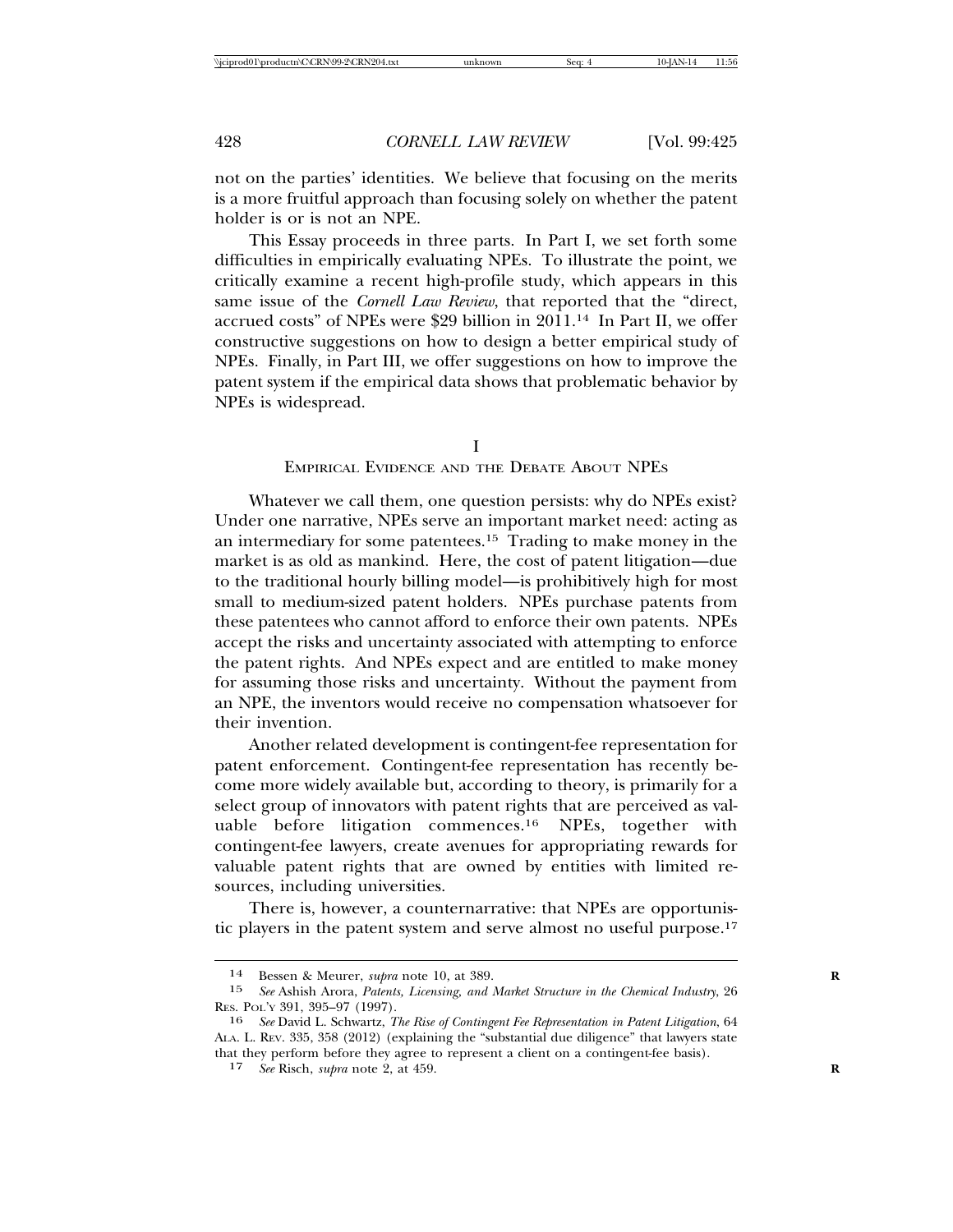Under this narrative, NPEs assert marginal patents and read patent claims unreasonably expansively. Under any reasonable view, the patents are likely invalid or not infringed by the NPEs' targets. NPEs, who themselves do not innovate or introduce any products into the marketplace, merely extract rents from the large, innovative companies that they sue. They create fear of holdup by selecting venues where injunctive relief is available such as the International Trade Commission. They seek and accept "nuisance" settlement amounts, far below the cost of litigation, so that the NPEs' targets have no incentive to defend in costly litigation.18 And, worst of all, NPEs do not materially help the original inventors of the patents. They are not returning any significant money to the inventors; instead, as intermediaries, the NPEs and their lawyers pocket almost all of the revenues.

We believe that objective, empirical evidence is critical in the study of NPEs. While a consensus exists that data is critical, a huge hurdle in the study of NPEs is that there is no uniformly accepted definition of who is an NPE or patent troll.19 Obviously, before we can meaningfully study or even discuss NPEs, it is important to define precisely what is an NPE.

Some entities clearly fall within the definition of an NPE: for instance, a shell company unrelated to the original inventors that purchases a patent for the sole purpose of enforcement. Additionally, the large patent aggregators who purchase portfolios of patents from inventors and others for the primary purpose of enforcement are clearly NPEs, although perhaps of a different sort than small shell companies. The classification of other entities is less clear. For instance, while universities clearly are "non-practicing" in that they rarely if ever commercialize products themselves, many leading scholars do not consider universities to be trolls.20 University faculty and graduate students are often true innovators and have core competencies in sectors that are creative and innovation-centric. However, their profession—academic research—does not involve manufacturing, marketing, and distribution capabilities.

<sup>18</sup> Patrick Anderson, *Do NPE's "Cost" Us \$29 B? Intellectual Ventures Co-Founder Peter Detkin Sets the Record Straight*, GAMETIME IP (June 28, 2012), http://gametimeip.com/2012/ 06/28/do-npes-cost-us-29-b-intellectual-ventures-co-founder-peter-detkin-sets-the-recordstraight/.

<sup>19</sup> Golden, *supra* note 11, at 2112 n.7 (observing that "a widely accepted definition of **R** a patent troll has yet to be devised").

<sup>20</sup> *See, e.g.*, Mark A. Lemley, *Are Universities Patent Trolls?*, 18 FORDHAM INTELL. PROP. MEDIA & ENT. L.J. 611, 612 (2008) (arguing that universities should not be deemed trolls); Risch, *supra* note 2, at 468. **R**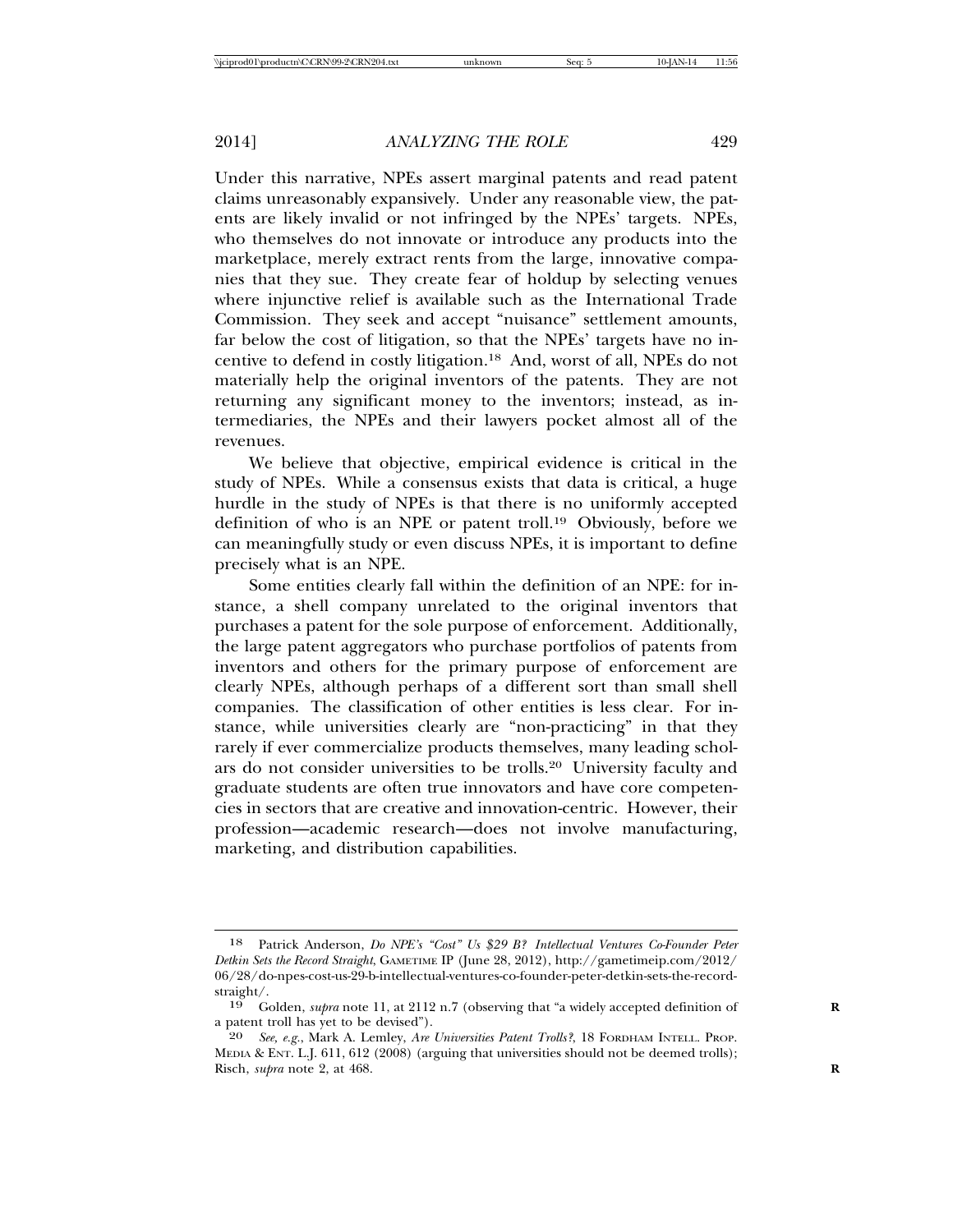Similarly, many do not view individual inventors as patent trolls, although they are technically non-practicing.<sup>21</sup> While admittedly anecdotal, individual inventors frequently complain that most large companies ignore requests to license their patents even when infringing.22 If university and individual patentees are to receive compensation for their patented inventions, then their licensees or proven infringers must sell products or services embodying their patents.23 In the absence of such market adoption, there is rarely if ever a reward to be had.24 Such innovators do not typically have the access to the capital that is necessary to bring their inventions to market. They also do not have the existing channels of manufacturing, marketing, and distribution. As a result, their options are quite limited in trying to receive any compensation for their patented technologies. We recognize that researchers and policymakers disagree on whether individual inventors and universities are PAEs, NPEs, and/or trolls. Individual inventors enforcing their own patents make up a fair percentage of nonoperating-company patent lawsuits. According to data we have recently gathered, approximately 20%–30% of 2010 non-operating-company patent lawsuits were filed by individuals or enforcement companies formed by the individual inventor.25

We question whether such individual inventors should be included within the definition of NPE. Some argue that NPEs are bad on the ground that they function as middleman between the original inventor and the infringer.<sup>26</sup> The argument is that the NPE extracts too high a price for its service and that the original inventors do not receive sufficient compensation to justify the additional liability on the

23 *See generally* Lemley, *supra* note 20, at 618 (recognizing patent licensing and litiga- **R** tion as important revenue sources for universities). We recognize that in rare circumstances these patentees can receive compensation without sales. For instance, they may receive an up-front, lump-sum licensing fee, or they could sell their patent rights to a practicing entity that does not end up practicing the particular patented invention.

24 A number of people have discussed the peculiar problems that various types of non-practicing entities or small firms might face in appropriating value from their inventions. *See, e.g.*, John M. Golden, *Principles for Patent Remedies*, 88 TEX. L. REV. 505, 545 (2010) ("For small firms or independent inventors, . . . patent rights might be the only effective means to obtain a return on investments in research and development.").

25 Cotropia, Kesan & Schwartz, *supra* note 3, at 16 fig.1. **R**

26 *See* Andrei Hagiu & David B. Yoffie, *The New Patent Intermediaries: Platforms, Defensive Aggregators, and Super-Aggregators*, 27 J. ECON. PERSP. 45, 53 (2013) (discussing how NPEs can cause economic harm by acting as intermediaries).

<sup>21</sup> *See* Risch, *supra* note 2, at 468 (noting that nonlitigious NPEs, such as individual **R** inventors, "are not the object of scorn that litigious entities are").

<sup>22</sup> This is an age-old complaint by individual inventors who are NPEs. In the early 1850s, for instance, Elias Howe's repeated requests for I.M. Singer & Co. to pay a license fee for its (unauthorized) use of Howe's patented lockstitch were rejected, resulting in Howe (an NPE) suing Singer for infringement. *See* Adam Mossoff, *The Rise and Fall of the First American Patent Thicket: The Sewing Machine War of the 1850s*, 53 ARIZ. L. REV. 165, 183–85 (2011).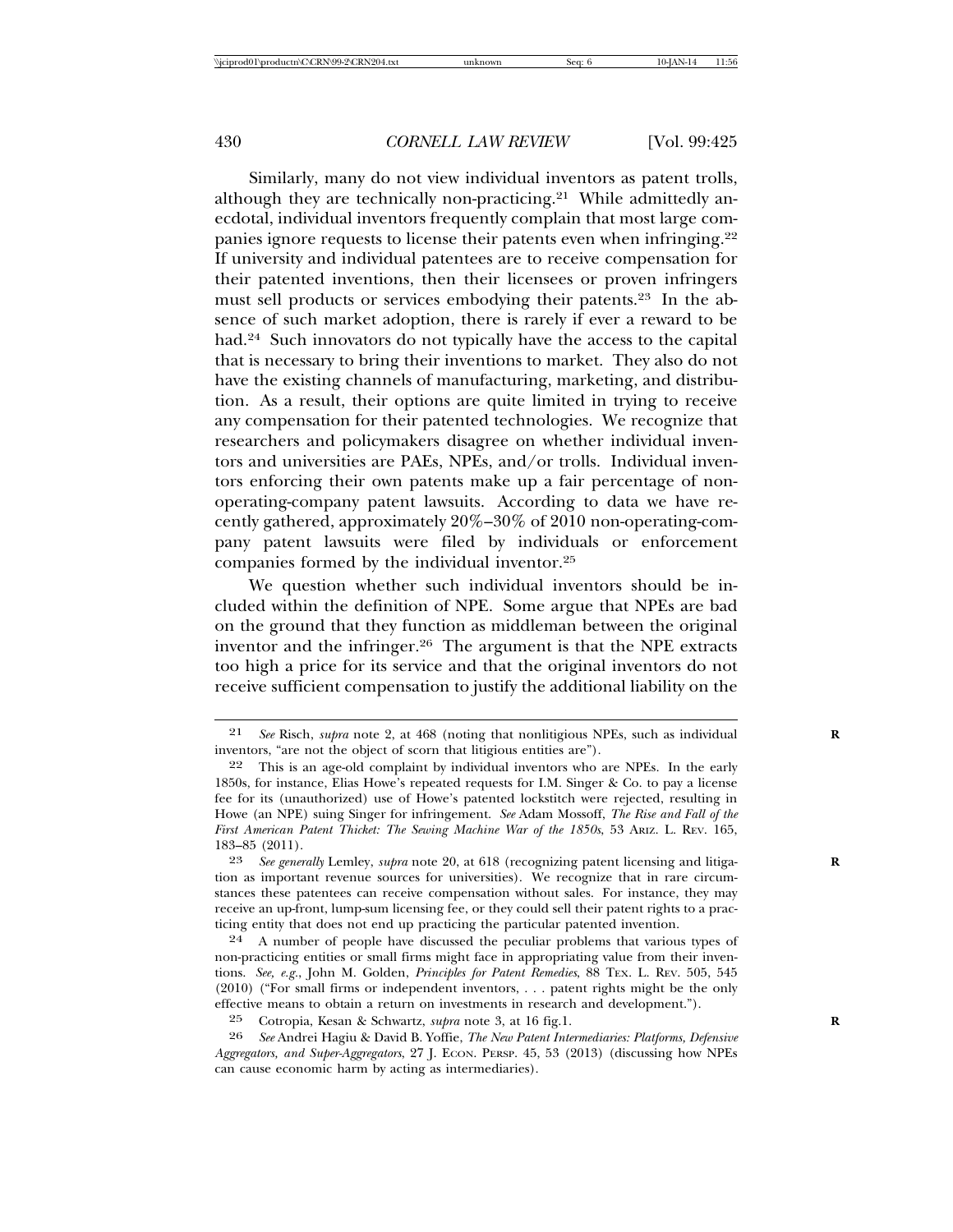operating company.27 To the extent that NPEs are viewed as bad for this reason (which may be the case in some shell holding companies), this is rarely if ever the case when individuals enforce their own patents. Individual patent owners enforcing their own patents typically receive the vast majority of any licensing revenue.28

Another, newer business form is the patent-privateering model.<sup>29</sup> Privateering is the practice of an operating company assigning its patents to a shell company.30 The shell company monetizes the patents and returns a percentage of the downstream collections to the operating company.31 While the shell company is technically an NPE, the patents were invented and prosecuted by operating companies. These hybrid relationships seem quite different from individual inventors and even from large patent aggregators, which often buy patents and have no ongoing relationship with the original inventors.

To exemplify the difficulties of empirically evaluating NPEs, we now turn to a recent, highly influential study. Two Boston University researchers, James Bessen and Michael J. Meurer, published a study called "*The Direct Costs from NPE Disputes*" in this issue of the *Cornell Law Review*. 32 Their study purports to assess the direct costs of patent assertions by non-practicing entities.33 Bessen and Meurer's study relies on two proprietary data sources compiled by RPX Corporation: (1) results of a survey of certain NPE defendants and (2) a database of NPE lawsuits from 2005 through 2011.34 The study finds that the direct costs of NPE patent assertions are "substantial, totaling about \$29 billion accrued in 2011."35 One-quarter of these costs are litigation

<sup>27</sup> *See id.* at 61–62 (discussing how superaggregator NPEs impose a high price on operating companies while paying lower compensation).

Bessen and Meurer contend that no one disputes that "NPEs have a bargaining advantage over practicing-entity patent plaintiffs because NPEs are invulnerable to patent counterclaims and have lower litigation costs, especially discovery costs." Bessen & Meurer, *supra* note 10, at 413. We agree with the latter half of their claim regarding counterclaims **R** and discovery costs. However, one should not lose sight of the fact that practicing-entity patent plaintiffs have several additional avenues of settlement available that NPEs do not. For instance, cross licenses or outside business relationships may constitute part of the settlement of a competitor lawsuit, while NPEs only are interested in money. This limits the options of NPEs in settling cases relative to practicing entities. We believe that this complicates the analysis of which type of entity has a "bargaining advantage."

<sup>29</sup> *See* Tom Ewing, *Introducing the Patent Privateers*, 45 INTELL. ASSET MGMT., Jan./Feb. 2011, at 31, 32–33.

<sup>30</sup> *See id.*

<sup>31</sup> *See id.*

Bessen & Meurer, *supra* note 10. When Bessen and Meurer first released their study in the summer of 2012, we posted an earlier draft of this Essay. All of us—Bessen, Meurer, Schwartz, and Kesan—have worked back and forth with the Editors of the *Cornell Law Review* to revise our articles to respond to each other's points.

<sup>33</sup> Bessen & Meurer, *supra* note 10, at 389. **R**

<sup>34</sup> *Id.* at 394–95.

<sup>35</sup> *Id.* at 422.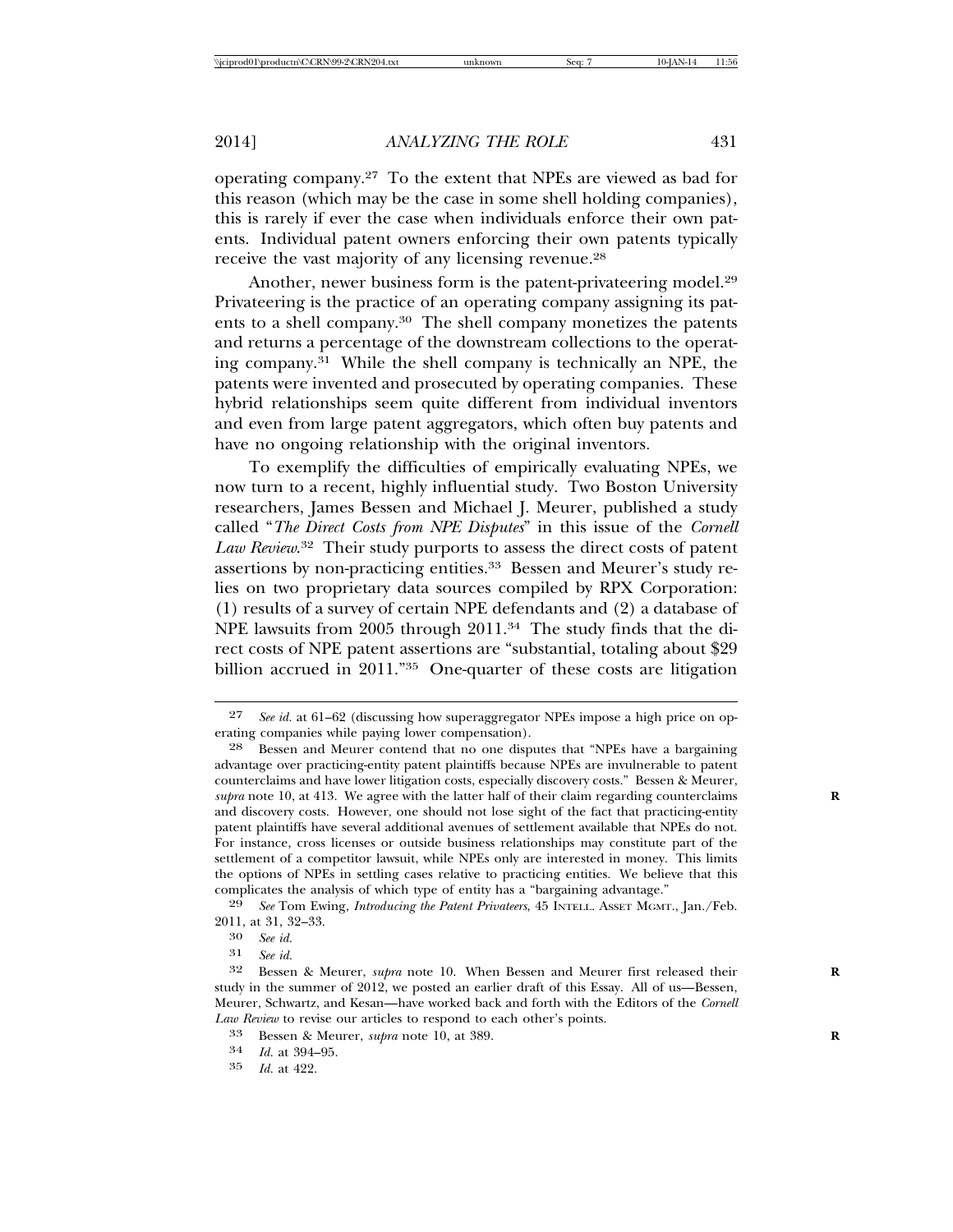costs—primarily legal fees for accused infringers.36 The study argues that this ratio "implies that a substantial part of the direct costs of NPE litigation is a deadweight loss to society."37 It also claims that "NPE patent assertions hinder innovation by hurting small inventors."38 Finally, Bessen and Meurer find that "it seems difficult to make a convincing argument that the effect of NPEs is to increase innovation incentives."39 The study's conclusions, especially the \$29 billion figure, have been reported widely in the press, including coverage by CNN, Bloomberg, Reuters, the BBC, *The Atlantic*, *The Huffington Post*, CNET, and numerous blogs.40

To be clear, we acknowledge that Bessen and Meurer's study provides interesting new data. Public data on litigation costs and settlements in patent litigation is scarce. The vast majority of patent cases settle, and most settlement agreements include a confidentiality provision prohibiting the parties from publicly disclosing its terms.<sup>41</sup> Furthermore, companies rarely publicly disclose the amount paid to outside lawyers in attorneys' fees. The study provides new information about costs and settlements that was not previously available, and for that we commend them. In addition, they provide data on the previously unexplored topic of NPE assertions that did not result in litigation. This is also an interesting issue. As described in more detail

<sup>37</sup> *Id.* <sup>38</sup> *Id.* at 411. <sup>39</sup> *Id.* <sup>40</sup> *See, e.g.*, Susan Decker, *Business Costs Quadruple on Patent-Owner Claims: BGOV Barometer*, BLOOMBERG (June 26, 2012, 12:00 AM), http://www.bloomberg.com/news/2012-06- 26/business-costs-quadruple-on-patent-owner-claims-bgov-barometer.html; David Goldman, *Patent Trolls Cost Inventors Half a Trillion Dollars*, CNN MONEY (Sept. 21, 2011, 5:19 AM), http://money.cnn.com/2011/09/21/technology/patent\_troll\_cost/index.htm; Dara Kerr, *Patent Trolls Curb Innovation and Cost the U.S. \$29B in 2011*, CNET (June 26, 2012, 5:41 PM), http://news.cnet.com/8301-1023\_3-57461110-93/patent-trolls-curb-inno vation-and-cost-the-u.s-\$29b-in-2011/; *'Patent trolls' Cost Other US Bodies \$29bn Last Year, Says Study*, BBC NEWS (June 29, 2012, 4:36 PM), http://www.bbc.co.uk/news/technology-18598559; Rebecca J. Rosen, *Study: Patent Trolls Cost Companies \$29 Billion Last Year*, ATLAN-TIC (June 29, 2012, 7:37 AM), http://www.theatlantic.com/technology/archive/2012/06/ study-patent-trolls-cost-companies-29-billion-last-year/259070/. A few blogs have criticized the study. *See A \$29 Billion US Troll-Tax or Just Another Statistical Smokescreen?*, PATENTOLOGY BLOG (June 29, 2012), http://blog.patentology.com.au/2012/06/29-billion-us-troll-tax-orjust-another.html; Anderson, *supra* note 18. In addition, *IAM Magazine*'s blog subtly im- **R** plies that the large amount of press that the study generated is due to the push of several major corporations, presumably ones that favor the policy changes recommended in the study. Joff Wild, *The PR Genius of Messrs Bessen and Meurer*, INTELL. ASSET MGMT. BLOG (June 28, 2012), http://www.iam-magazine.com/blog/Detail.aspx?g=e780ve3b8-715d-484f-

9318-d04d81e0e9d8. <sup>41</sup> *See* John R. Allison et al., *Patent Quality and Settlement Among Repeat Patent Litigants*, 99 GEO. L.J. 677, 709 (2011) (asserting that in the context of software and NPE patents, settlements are confidential); Jay P. Kesan & Gwendolyn G. Ball, *How Are Patent Cases Resolved? An Empirical Examination of the Adjudication and Settlement of Patent Disputes*, 84 WASH. U. L. REV. 237, 259 (2006) (noting that "approximately 80% of patent cases settle").

<sup>36</sup> *Id.* at 400.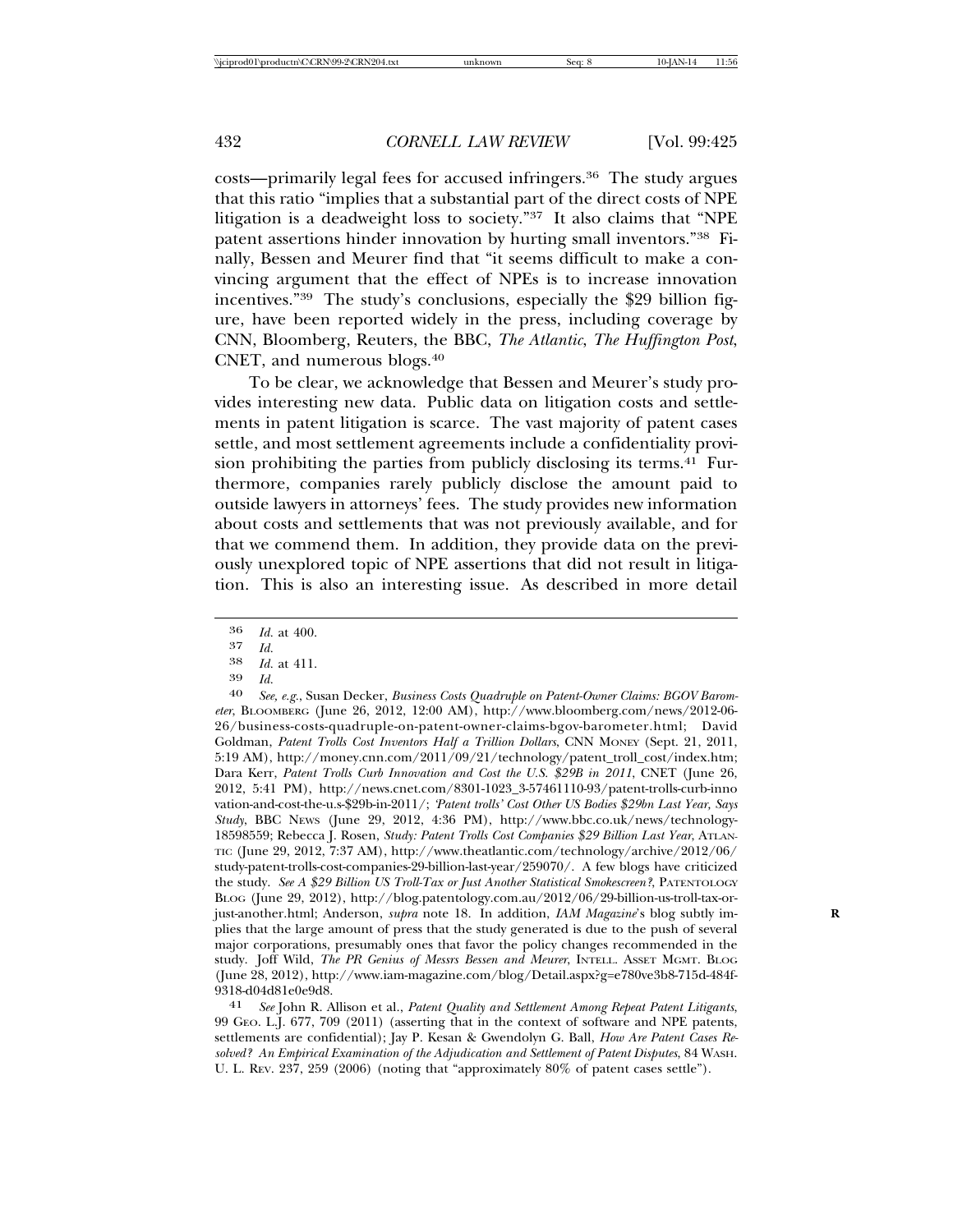below, some of their results are provocative and deserve further scrutiny, while others are questionable. However, as academics interested in patent law, patent policy, and empirical methodology, there are a number of limitations in Bessen and Meurer's methodology that we recommend they or others address. In our opinion, these limitations require that Bessen and Meurer's findings on the issue of NPEs be viewed with some reservations and skepticism.

Our views can be summarized as:

- **(1) Figures Based on Biased Sample.** Bessen and Meurer's \$29 billion calculation of the direct cost of NPE patent assertions should be viewed as the highest possible limit—the true number is very likely to be substantially lower. It is the outer bound because the survey is not a random or representative sample; instead, it likely is a biased sample, which renders Bessen and Meurer's extrapolation of the total costs similarly biased too high.
- **(2) Lack of Basis for Comparison of Figures.** The vast majority of the \$29 billion figure consists of settlement, licensing, and judgment amounts.<sup>42</sup> For economists, these are not "costs," as they are classified in Bessen and Meurer's study, but rather "transfers."43 Such transfers to patent holders are the contemplated rewards of the patent system. Furthermore, before declaring litigation costs (i.e., lawyers' fees) too high, there must be some basis for comparison. Bessen and Meurer provide no such comparison. For further academic studies, we propose comparing them either to the ratio of lawyers' fees to settlements in practicing-entity patent litigation or to complex commercial litigation more broadly.
- **(3) Questionable Definition of NPE.** Bessen and Meurer's calculations rest upon a questionable and very broad definition of NPE. We suggest that they disaggregate among different categories of NPE, which should be possible with RPX's database.
- **(4) Lack of Credible Information on Benefits of NPEs.** Bessen and Meurer's estimate of the benefits of NPE litigation is based on an analysis of very limited information, namely SEC filings from 10 publicly traded NPEs.44 We recommend a survey of NPE plaintiffs analogous to the survey of NPE defendants in order to provide more complete information on this issue.

<sup>42</sup> *See* Bessen & Meurer, *supra* note 10, at 405–06. **R**

<sup>43</sup> *See* RICHARD A. POSNER, ECONOMIC ANALYSIS OF LAW 8–9 (8th ed. 2011).

<sup>44</sup> *See* Bessen & Meurer, *supra* note 10, at 403. **R**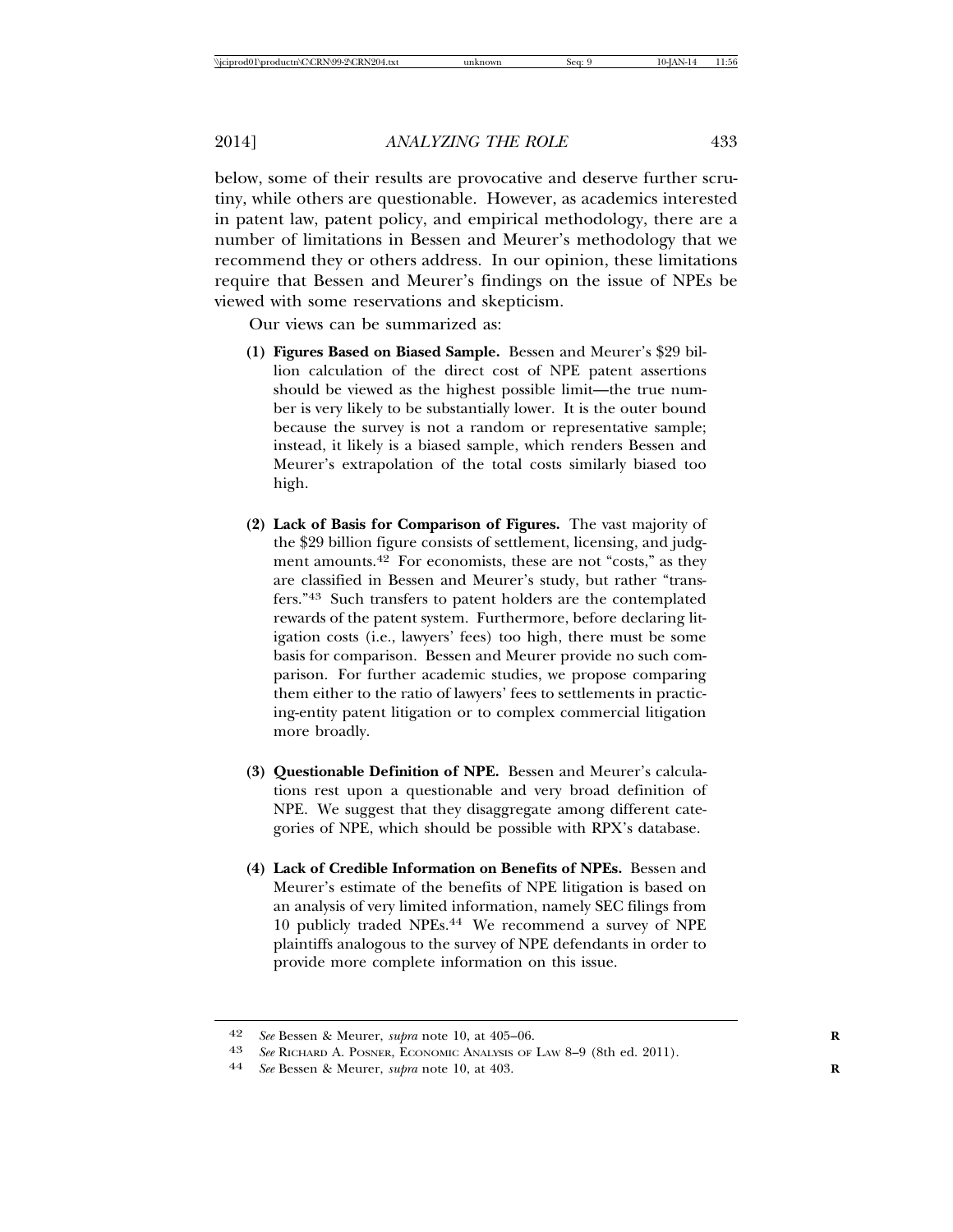# A. Perceived Flaws in the Survey and Analysis

# 1. *Estimate of Costs Is Likely Biased Too High*

First, we believe that Bessen and Meurer's estimate is likely biased to be very high. Their estimate is based on a relatively small survey, which was extrapolated to the larger population of NPE lawsuits.45 We find flaws with both the survey and the subsequent extrapolation.

With respect to the survey, it is not a random sample of NPEs. Without a simple random or stratified sample or other evidence that the sample is representative, it is improper to impute the results of the sample to the larger population. According to Bessen and Meurer, RPX sent the survey to "about 250 companies," which include "RPX clients and nonclient companies with whom RPX has relationships." This vague description of survey recipients is difficult to evaluate. We recognize that confidentiality concerns may limit the amount of disclosure that can be provided about the sample. Still, we recommend that Bessen and Meurer release substantially more information about the surveyed population, which need not include the identity of the subjects but which can permit examination for whether it appears representative. Information about the frequency at which the subjects were defendants in patent litigation, some information about the legal counsel engaged by defendants in these suits (i.e., American Lawyer 100 firms or less expensive, smaller firms), a more detailed breakdown of the subjects' industries, a more detailed breakdown of the subjects' revenues, and how many of the subjects were RPX clients would be helpful.

Without this information, we are left to make several assumptions about the pool of survey recipients, which we feel are reasonable and which lead us to the conclusion that there is a strong selection bias. RPX calls itself a defensive patent aggregator. $46$  A large portion of RPX's business model is providing subscriptions to customers who are repeat defendants in patent-infringement lawsuits.<sup>47</sup> RPX asserts that its subscription fees "are significantly lower than the typical patent acquisition (and defense) costs a client would otherwise face."48 It seems extremely likely that RPX's clients have experienced high litigation costs, perhaps much higher than the average company. As such, the survey has a strong selection bias in favor of companies that are

<sup>45</sup> *See id.* at 394 (noting the sample size); *id.* at 422 (concluding that "[t]he direct costs

of NPE patent assertions are substantial, totaling about \$29 billion accrued in 2011"). <sup>46</sup> *See* Catherine White, *Taking on the Trolls*, INTELL. PROP. MAG., Oct. 2012, at 98, 98, *available at* http://www.rpxcorp.com/siteFiles/News/ABAFDBBC110C77BC90FE5F0BEFD EEDE9.pdf (noting that "RPX states it offers defensive patent aggregation").<br><sup>47</sup> See id. at 98–99 (describing how RPX generates funds).

<sup>&</sup>lt;sup>48</sup> *See* Nexsen Pruet & Dan Leonardi, *Avoiding Confrontations with Licensing Firms*, LEX-OLOGY (July 18, 2011), http://www.lexology.com/library/detail.aspx?g=03dbc3de-fb58-4c b9-ba39-6b0d1affa8d5.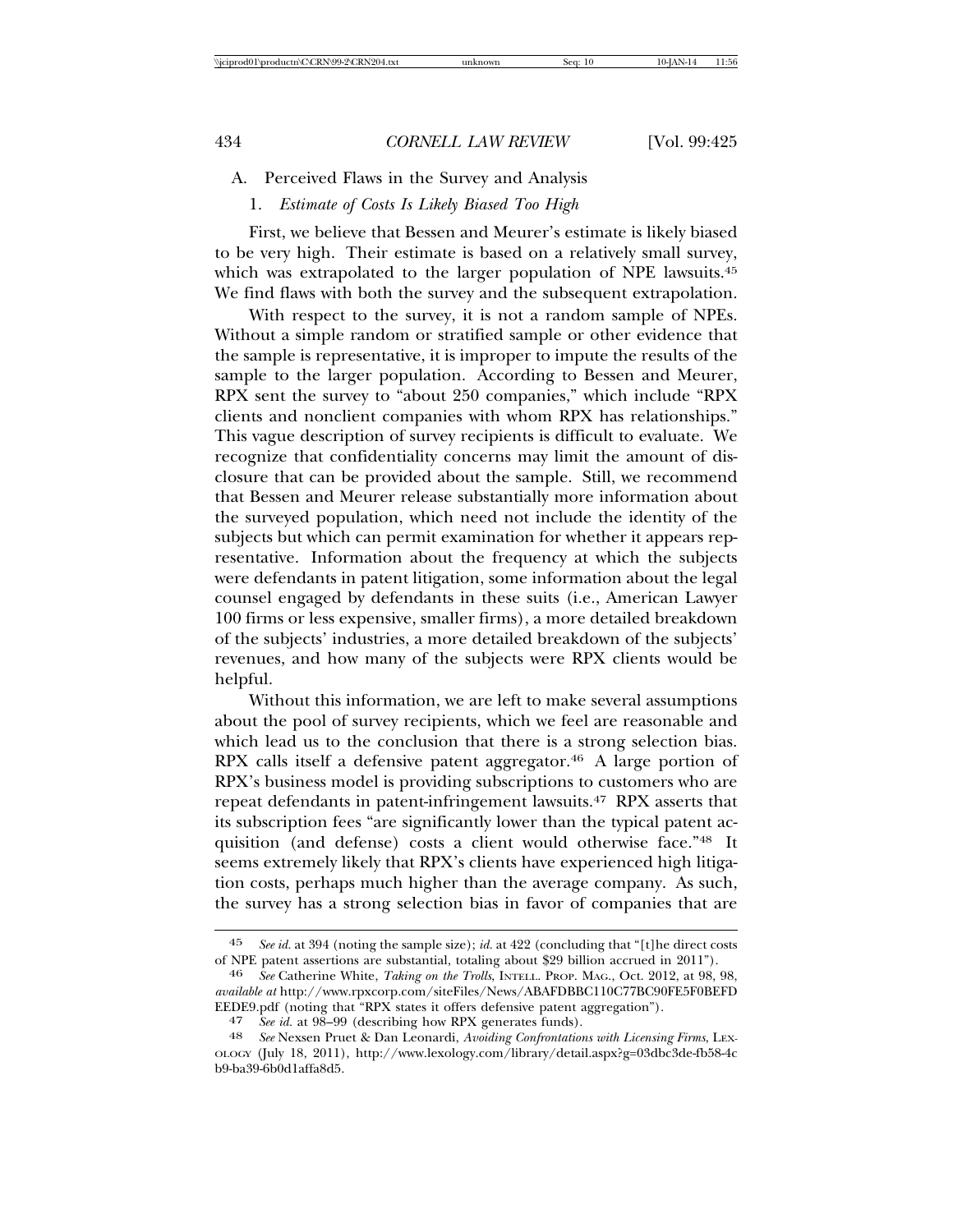repeat defendants in NPE litigation and thus need the services of RPX to reduce future patent liabilities. In other words, high litigation costs are probably the reason the companies became RPX clients in the first instance. The other subjects who received the survey are identified only as "nonclient companies with whom RPX has relationships."49 Without more information, we can only assume that these are potential customers of RPX. Again, these likely are companies with higher litigation costs and liability exposure compared to the average company.50 They may also be more risk averse and settle for higher amounts than the average company. Thus, without further information, the companies to whom the survey was sent are likely biased, with these companies having much higher than average litigation costs.

We further suspect that the subset of companies that actually responded to the survey is even more biased. According to Bessen and Meurer, 82 companies completed the survey, a response rate of approximately one-third.51 Bessen and Meurer provide no descriptive information about how these 82 companies compare to the approximately 250 companies to whom the survey was sent. We believe such information should be disclosed. Without more information, a reasonable assumption is that the responding companies likely had easier access to the information (i.e., better electronic recordkeeping), which likely means larger companies or companies that were more motivated to respond (i.e., they have higher exposure and costs), or both. Thus, it is very likely that there were selection effects on multiple levels: the solicited companies had higher costs and expenses than the average company, and the responding companies had higher costs and transfers than the universe of companies solicited. Our view is supported by Bessen and Meurer's disclosure that 72% of the 82 respondents are publicly traded companies, while only 14% of all NPE defendants are.52 Public companies are much more likely to engage higher-priced lawyers and have higher litigation costs and expenses.

<sup>49</sup> Bessen & Meurer, *supra* note 10, at 394. **R**

<sup>50</sup> Bessen and Meurer respond that we are conflating "litigation frequency with cost per defense." *Id.* at 416. They speculate that frequent defendants may be more efficient at defending because they have the relevant documents handy, have trained personnel to handle depositions, etc., and thus have lower costs than average. *See id.* We don't know whether their speculation is correct as we do not have access to the underlying data, but we have our doubts. The largest NPE defendants (a group that includes most of the large IT companies) typically hire lawyers from the largest law firms having the highest hourly billing rates, and many of these firms are not known for lean staffing on matters. While some defendants must be more efficient, we suspect that this is not frequent. We informally polled several experienced patent litigators, all of whom expressed skepticism about the correctness of Bessen and Meurer's hypothesis that RPX clients are more efficient litigators. But at this point, without more data, we cannot rule it out. We suggest that Bessen and Meurer release more data about the sample to illuminate this question.

<sup>51</sup> *Id.* at 395.

<sup>52</sup> *See id.* at 410 tbl.5.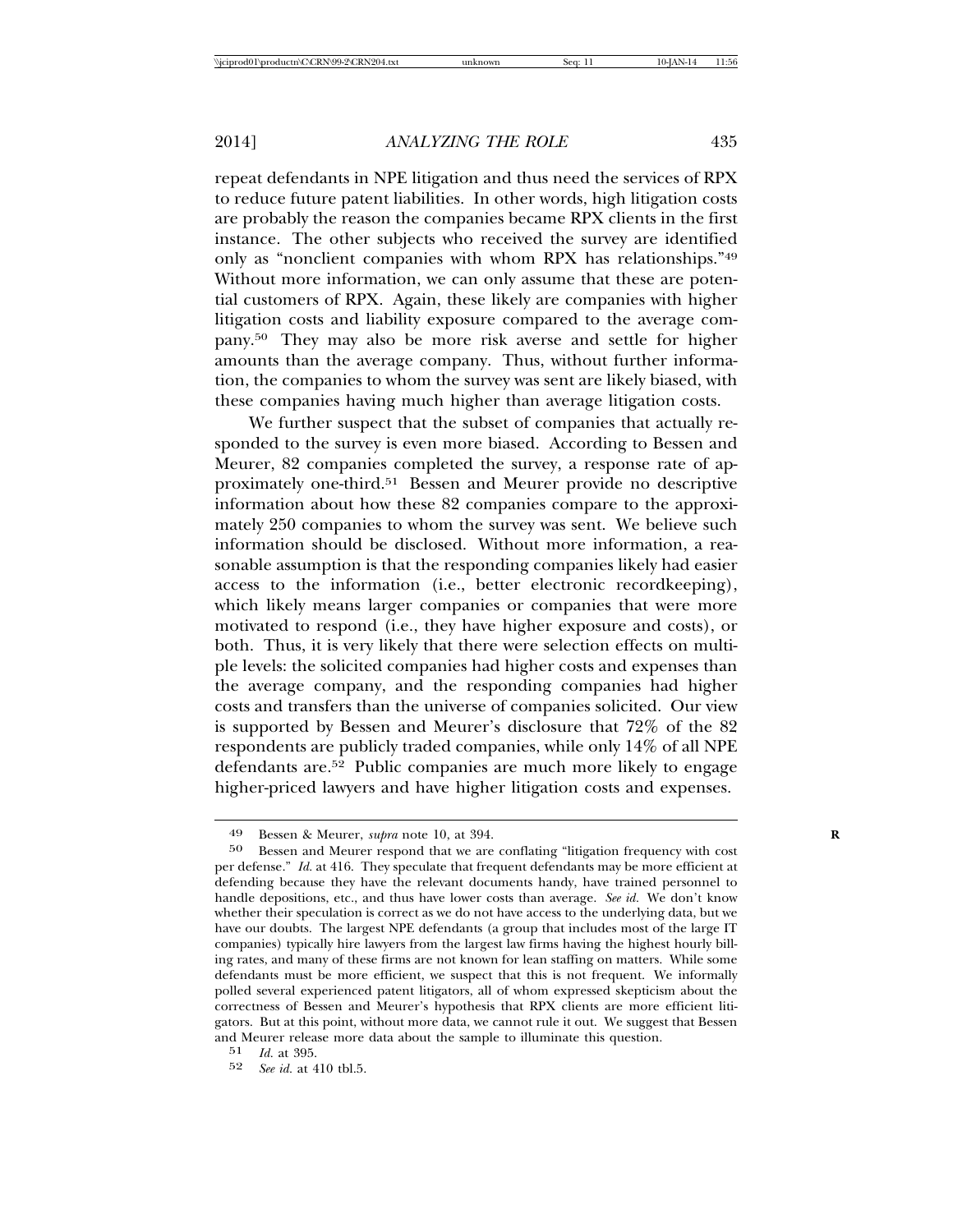If Bessen and Meurer's sample was biased, then their estimate of the costs for the population of NPE defendants must be biased as well. In fact, their estimate of the population magnifies the bias from the small sample.<sup>53</sup> Extrapolating from a sample to the full population is only sound if it is a representative sample, preferably randomly generated. Furthermore, the sample size of respondents (82 for litigated cases and a mere 46 for nonlitigated cases) is very small.54 Bessen and Meurer do seem to take into account the differences between large and small firms.55 However, their method of extrapolation does not take into account differences among large firms and among small firms. If their sample consists of large firms that have higher litigation costs than the average large firm and small firms that have higher litigation costs than the average small firm (using their definitions), then their extrapolation still leads to a biased result. Thus, we remain unconvinced that their results are not biased too high. In sum, at best, Bessen and Meurer's estimates of costs and transfers can be understood as the highest possible bound. In other words, the actual costs and transfers from NPE litigation cannot be higher than their figure and are very likely to be significantly lower.

Bessen and Meurer acknowledge that their sample is not random but contend that there is evidence that it is representative.<sup>56</sup> This contention is based on benchmarking of their survey to other estimates of litigation costs.57 Their benchmarking analysis is incorrect, in our view, because it is based on inaccurate assumptions about patent litigation. Bessen and Meurer claim that their sample is comparable to litigation estimates of costs through the completion of discovery published by the American Intellectual Property Law Association

<sup>53</sup> Even if the sample was unbiased, researchers normally make clear that their estimates of the larger population include uncertainty. This is typically accomplished through reporting the confidence interval. Here, with a relatively small sample (82 respondents), the range of potential values of the population would likely be large. Bessen and Meurer, however, report an exact number: \$29 billion. *Id.* at 389.

<sup>54</sup> *See id.* at 395.

<sup>55</sup> *See id.* at 402 n.72. Bessen and Meurer define a large firm as one with greater than a billion dollars in annual revenue. *Id.* at 398.

<sup>56</sup> *See id.* at 401–04 ("[T]he survey sample was not randomly selected and hence could be unrepresentative. . . . We can check the representativeness of our sample by comparing our findings to other empirical evidence. . . . The close similarity of these means suggests that sample-selection issues do not substantially bias the survey findings.").

<sup>57</sup> In the original draft of Bessen and Meurer's study, they attempted to benchmark to two outside studies. *See* James Bessen & Michael J. Meurer, The Direct Costs from NPE Disputes 13–15 (June 28, 2012) (unpublished manuscrupt) [hereinafter Bessen & Meurer, *Draft*], *available at* http://www.bu.edu/law/faculty/scholarship/workingpapers/documents/BessenJ\_MeurerM062512rev062812.pdf. In the final version, they benchmarked to three outside studies. *See* Bessen & Meurer, *supra* note 10, at 401–04. We commend them **R** for taking serious efforts to benchmark since showing that their sample is representative is critical for making any inferences about the population.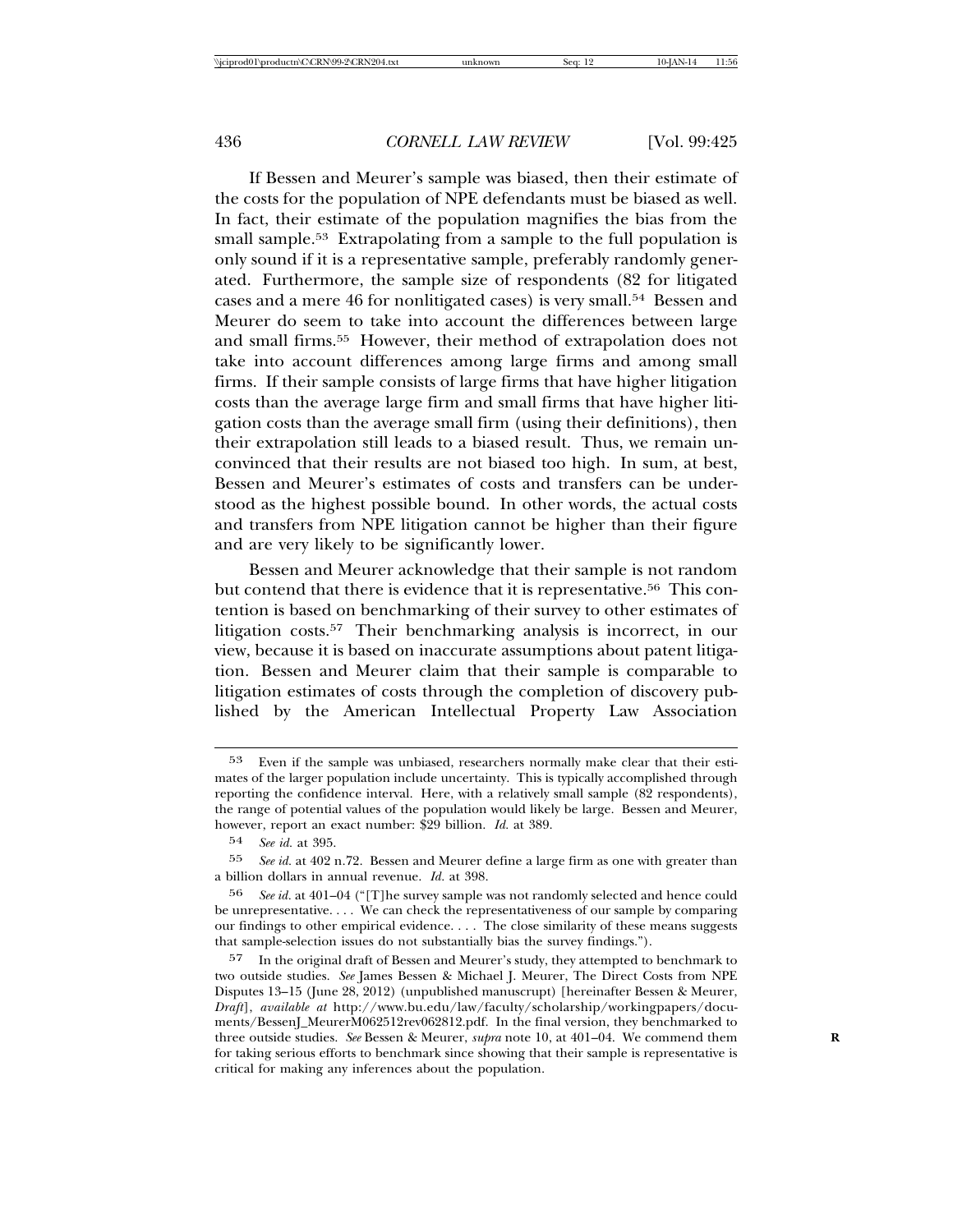(AIPLA).58 They benchmark to a second survey of lawsuits from 1985 to 2004 in which a patent owner was required to pay the defendant's legal fees.59 They then make adjustments to both cost estimates based on the average number of papers filed with the court in cases that end in summary judgment and cases that do not.<sup>60</sup> As we pointed out in a previous draft of this Essay, most cases settle much, much earlier than summary judgment.<sup>61</sup> With respect to the adjustment that Bessen and Meurer made, we question whether it is sound. Their adjustment implicitly assumes that all papers filed with the court are of roughly the same value. In fact, many of the documents filed with the court in the early stages of litigation are routine, inexpensive filings such as notices of appearance and pro hac vice admissions.62 By assuming that these early filings are roughly equivalent to filings later in the case (which are more likely to be expensive, dispositive motions), we suspect that Bessen and Meurer's adjustments overstate the average cost of litigation. Furthermore, NPE cases are often filed in speedy venues and likely are resolved even faster, and thus cheaper, than the median from other studies.<sup>63</sup> Finally, Bessen and Meurer benchmark the settlement amounts from their sample to the licensing revenues of 10 publicly traded NPEs and find that they are "broadly similar."64 We think that if Bessen and Meurer's sample is "broadly similar" (however that is defined) to litigation involving publicly traded NPEs, then that is further evidence that their sample is biased too high. We base this on an assumption that publicly traded NPEs seek much more than the average NPE in terms of settlement or licensing fees, an assumption we believe is likely correct. Thus, the benchmarking does not support

<sup>58</sup> *See* Bessen & Meurer, *supra* note 10, at 401–04.<br>59 *See id* at 409

<sup>59</sup> *See id.* at 402. <sup>60</sup> *See id.*

David L. Schwartz & Jay P. Kesan, Essay: Analyzing the Role of Non-Practicing Entities in the Patent System 7 (unpublished manuscript) (on file with authors); *see also* Kesan & Ball, *supra* note 41, at 246 (noting that "the vast majority of cases settle" and that "a **R** much higher proportion of final rulings of invalidity occur at the pre-trial stage").

<sup>62</sup> For example, in *DNT, LLC v. Sprint Nextel Corp.*, Civil Action 3:09-cv-00021 (E.D. Va.), more than half of the first 75 docket entries in the case were for inexpensive filings such as appearances and motion for admission pro hac vice. The docket entries near the close of the case were substantive (and likely expensive) briefing on key issues in patent litigation. <sup>63</sup> *See* QUINN EMANUEL TRIAL LAWYERS, QUINN EMANUEL URQUHART & SULLIVAN, LLP,

BEST PRACTICES FOR DEFENDING AGAINST PATENT TROLLS (2011), *available at* http://www .jdsupra.com/documents/60ca1e29-8ea5-4db6-ae4b-b5a562b38fc0.pdf (noting that NPEs tend to prefer courts with historically speedy trial times due to the value of speed to NPEs). RPX also may have assembled its own data on current cases, especially for those involving NPEs. We suggest that such data be made available. <sup>64</sup> Bessen & Meurer, *supra* note 10, at 403. **<sup>R</sup>**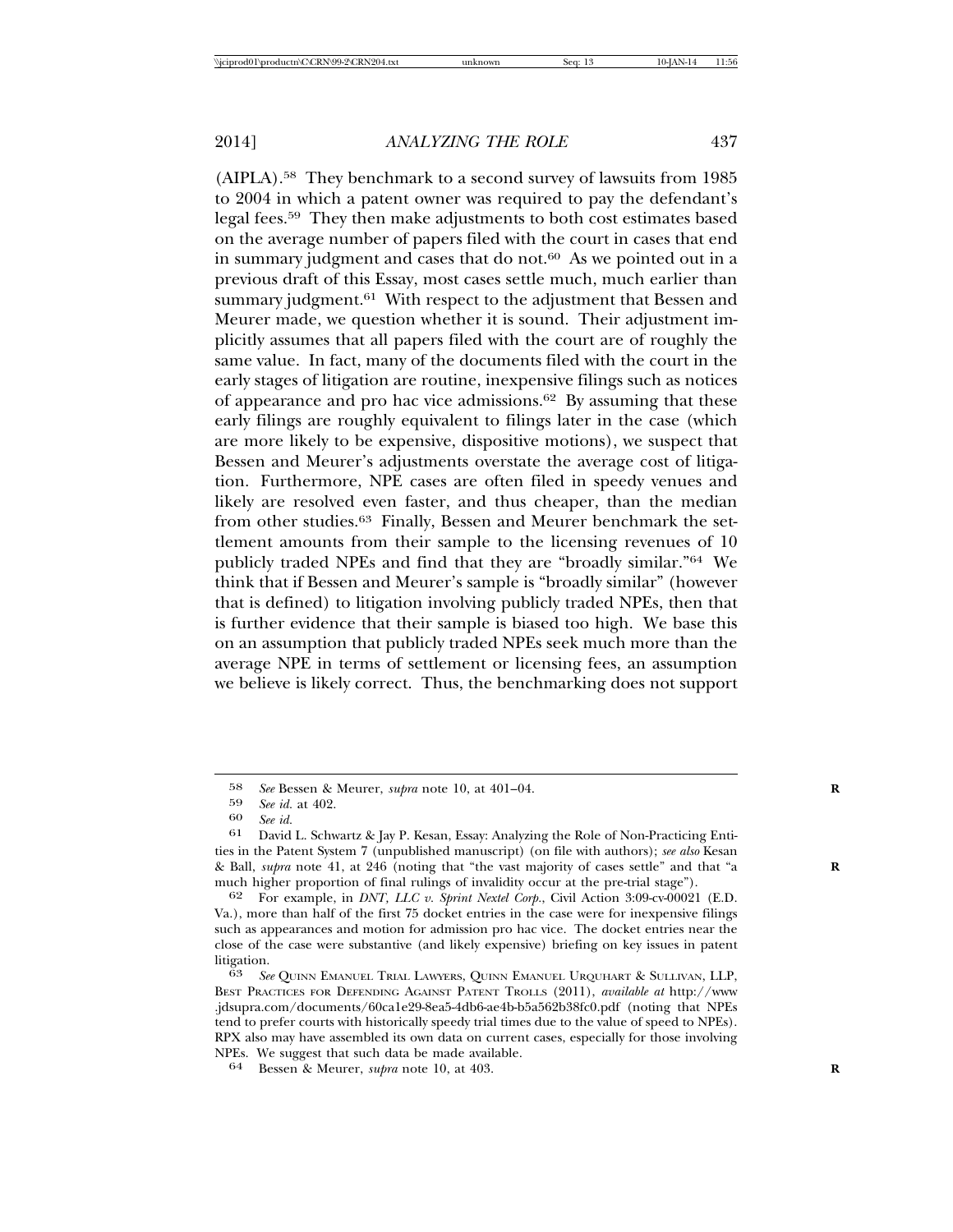Bessen and Meurer's contention that their data is representative. It actually shows the exact opposite: that the data is biased too high.<sup>65</sup>

# 2. *Analysis of the Costs of NPE Litigation Lacks an Adequate Baseline*

Second, Bessen and Meurer state that the costs of NPE litigation to defendants are "substantial," as measured two different ways.<sup>66</sup> They first assert that the *direct* costs (the sum of legal costs and settlement or judgment costs) are "substantial" because they total \$29 billion.67 They also assert that the *legal* costs are 23% of the total and *licensing* costs are 77%.<sup>68</sup> Bessen and Meurer assert that this ratio "implies that a substantial part of the direct costs of NPE litigation is a deadweight loss to society."69 Even assuming that Bessen and Meurer's estimates on the population were accurate, we question both of their inferences.

Turning first to the \$29 billion "cost" figure, we disagree with their terminology. By Bessen and Meurer's own estimate, roughly three-quarters of the direct costs are verdicts, licensing fees, or other settlement amounts.<sup>70</sup> According to standardized economic terminology, these figures are "transfers" contemplated by the patent system, not "costs."71 In other words, this is the money paid to a patent owner in exchange for the disclosure and expense required to obtain a patent. The transaction has resulted in money moving from one entity to another in exchange for intellectual property rights, and economists do not consider these costs. Only if the NPEs' patent lawsuits are mer-

<sup>65</sup> There is another reason that the 2011 AIPLA cost study that Bessen and Meurer use to benchmark is inapplicable. The 2011 AIPLA study is based upon responses from 2010, which likely reported data from 2009. This may make the cost estimates too low. However, the 2009 responses presumably are from competitor patent litigation, not NPE litigation. Competitor litigation is more document intensive and is frequently litigated more heavily by both parties (e.g., due to the injunction risk). Bessen and Muerer apparently agree with these observations but still take the position that NPE-litigation costs may be higher than average litigation costs because "the stakes tend to be higher and holdup problems are especially severe." Bessen & Meurer, *supra* note 10, at 401–02 n.70. But the **R** 2013 AIPLA cost survey provides evidence that contradicts Bessen and Meurer's claim. *See* AM. INTELLECTUAL PROP. LAW ASS'N, REPORT OF THE ECONOMIC SURVEY 2013 (2013). For the first time in 2013, the AIPLA cost survey separates the cost of defending NPE cases from the costs of all patent litigation. Not surprisingly (to us), the average cost of defending NPE cases is substantially less than the average cost of litigating a patent case. Thus, on balance, the 2011 AIPLA study costs should be higher than Bessen and Meurer's data. The fact that they are in line further supports the view that Bessen and Meurer's data is biased too high.<br>
66 Bessen & Meurer, *supra* note 10, at 422.<br>
67 Id

<sup>67</sup> *Id.* <sup>68</sup> *Id.* at 400 n.62. <sup>69</sup> *Id.* at 400.

See id. (explaining that legal costs are about a third as large as settlement costs and one quarter of total litigation costs).<br>71 See POSNER, subra note 43, at

See POSNER, *supra* note 43, at 8-9.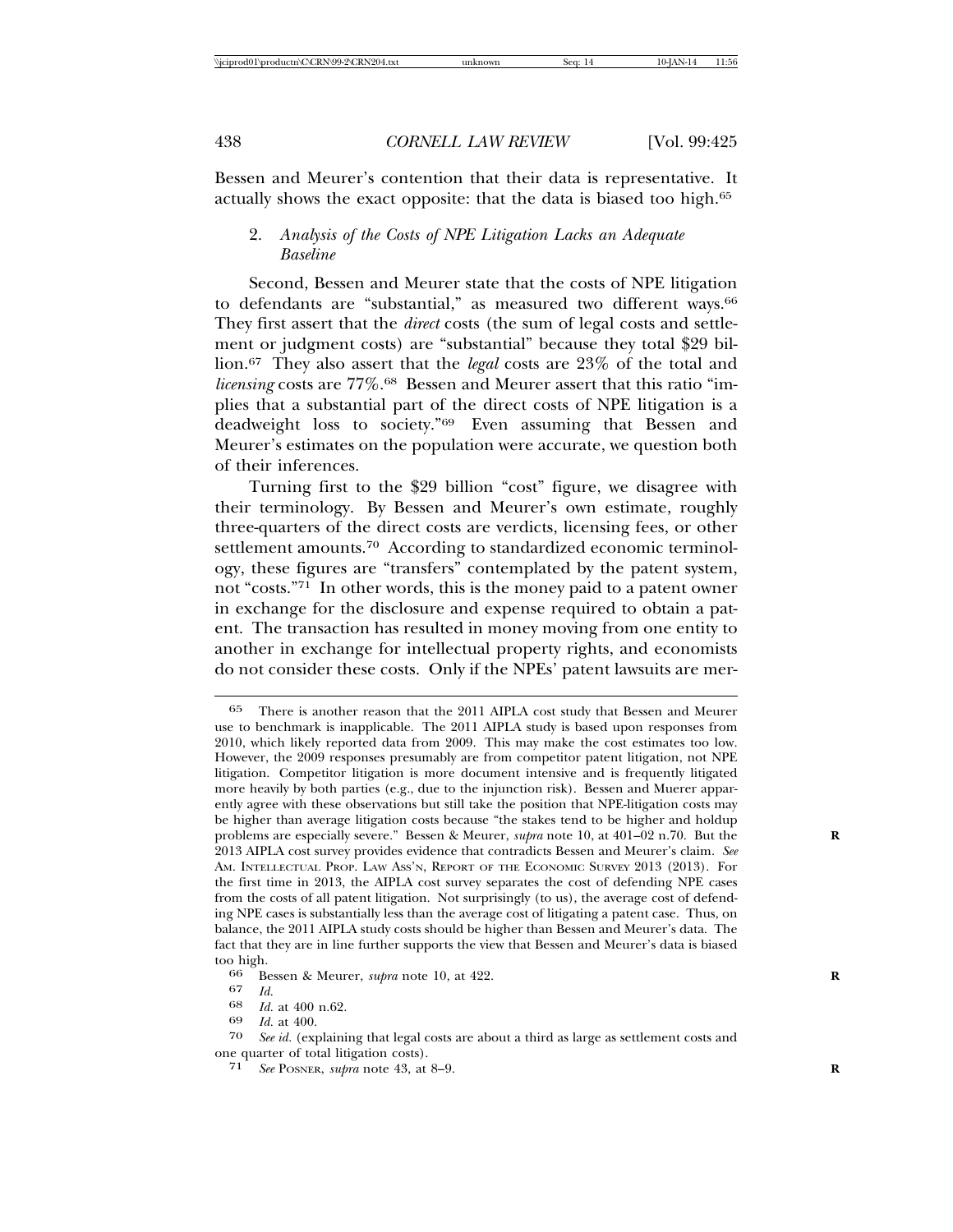itless and these transfers have no relation to the value of the asserted patents are Bessen and Meurer correct that the full amount should be viewed as a cost.72 Bessen and Meurer report that the median settlement amount from their sample is \$1.38 million and the median of litigation costs is \$560,000.73 RPX reports on its website slightly different information: "in the majority of NPE assertions almost half the cost to operating companies is legal cost."74 Those numbers are provocative, as is Bessen and Meurer's data on the skewed distribution of legal costs, and they deserve further scrutiny. But we do not believe that on their face they prove that all or most patent lawsuits brought by NPEs are meritless. It could be that these are legitimate cases of infringement without sky-high damages.

That leaves the 23% of direct costs that Bessen and Meurer report as legal costs, an amount that Bessen and Meurer deem "substantial."75 Bessen and Meurer are correct that attorneys' fees and other litigation costs to the accused infringer are properly considered "costs" by economists.76 The costs to the accused infringers are dollars that economists would consider to be in the "bad" ledger. The litigation costs to the patentees and to the courts, which Bessen and Meurer did not measure, would also be placed on this bad ledger.

We believe, however, that for completeness, these costs must be balanced with the policy goals and benefits of NPE litigation. Without this balancing, the necessary implication of Bessen and Meurer's assertion is that all litigation is wasteful and should be abolished. Take for instance the criminal justice system. It costs money for accused wrongdoers to hire legal counsel. But that doesn't mean that we should abolish the entire system. Rather, the costs are balanced against the public policy of punishing wrongdoers, deterring others from committing crimes, etc. Turning back to patent law, the policy interests that need to be considered include promoting innovation, rewarding inventors, and deterring infringement.<sup>77</sup>

<sup>72</sup> Bessen and Meurer argue that costs and transfers equally affect operating companies. *See* Bessen & Meurer, *supra* note 10, at 418 ("Innovation is equally discouraged by the **R** payment of legal costs and the payment of transfers."). We agree that from a bottom-line perspective, money out the door is money out the door. However, that completely ignores that the purposes of the patent laws include encouraging and rewarding innovation. Payments made by infringers to owners of valid patents must occur for the patent system to work. While not all payments fit into this category, we believe that it is improper to categorically include all payments as costs.<br> $\frac{73}{2}$  See id at 399 tbl 2

<sup>73</sup> *See id.* at 399 tbl.2.

<sup>74</sup> *Prying Open the "Black Box" of NPE Costs*, RPX BLOG (June 26, 2012), http://www .rpxcorp.com/index.cfm?pageID=169&itemID=24.

<sup>75</sup> *See* Bessen & Meurer, *supra* note 10, at 400 & n.62. **R**

<sup>76</sup> *See id.* at 417–18 (discussing legal fees and other operating costs); *see also* POSNER, *supra* note 43, at 8–9 (discussing differences between costs and transfers). **R**

<sup>77</sup> In theory, enforcement of patents, including by NPEs, may also lead to other positive externalities such as encouraging potential infringers to develop searching or licensing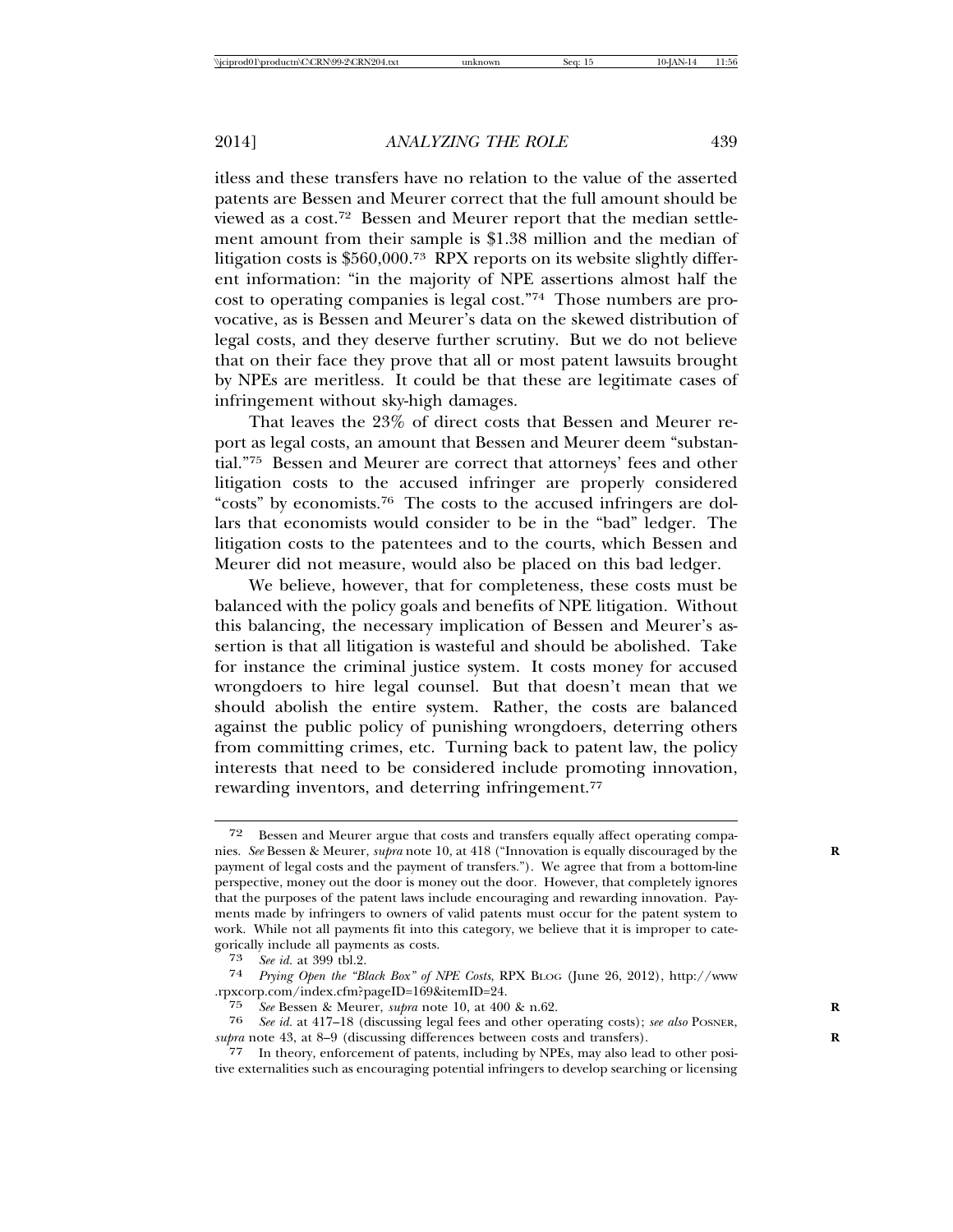A different way to consider the legal-cost issue is to pose the question: what should we compare the costs to? As empirical scholars, we need to evaluate whether the \$6.7 billion (23% of \$29 billion) is statistically different from some other number. It is unrealistic to assume that the costs should be zero. No one is surprised that lawyers charge a lot of money to represent accused infringers who are large corporations. We believe that the legal costs should be compared to the costs of patent litigation between practicing entities. More precisely, the question is: How does the ratio of legal fees to recoveries in NPE lawsuits compare to the ratio in competitor lawsuits? We recommend further research into the ratio for competitor or practicing-entity litigation to make such a comparison. We also suggest a comparison to complex commercial litigation. We submit that, without a baseline, one cannot evaluate whether the legal costs in NPE cases are too high, too low, or just right.

#### 3. *Relies on a Questionable Definition of NPE*

In addition, Bessen and Meurer use an expansive definition of non-practicing entity, beyond even those used by most critics of NPEs. Bessen and Meurer equate NPE and patent troll<sup>78</sup> and define them as:

patent assertion entities, individual inventors, universities, and noncompeting entities (operating companies asserting patents well outside the area in which they make products and compete).79

Bessen and Meurer include patent owners who manufacture products (i.e., *practicing* entities) within their definition of *non-practicing* entities—if the patents are "well outside the area in which they make products."80 We take no position on the objectively correct definition of non-practicing entity but merely note that including practicing entities within the definition of non-practicing entities is very difficult to justify.

In our opinion, the definition used by Bessen and Meurer is somewhat unconventional, and the breadth of their definition partially drives their results. Bessen and Meurer's calculation assumes that every time a small inventor licenses a patent to a practicing company, it results in a "deadweight loss," regardless of the merits of the infringement claim.81 We note that innovators who do not manufacture products or offer services that embody their patented technolo-

practices or to help bring about more and more efficient compliance with others' patent rights generally.

<sup>78</sup> Bessen and Meurer expressly state that NPEs and trolls are the same. *See* Bessen & Meurer, *supra* note 10, at 387 ("'[N]on-practicing entities' (NPEs), popularly known as 'patent trolls' . . . .").

<sup>79</sup> *Id.* at 395. <sup>80</sup> *Id.*

<sup>81</sup> *See id.* at 400.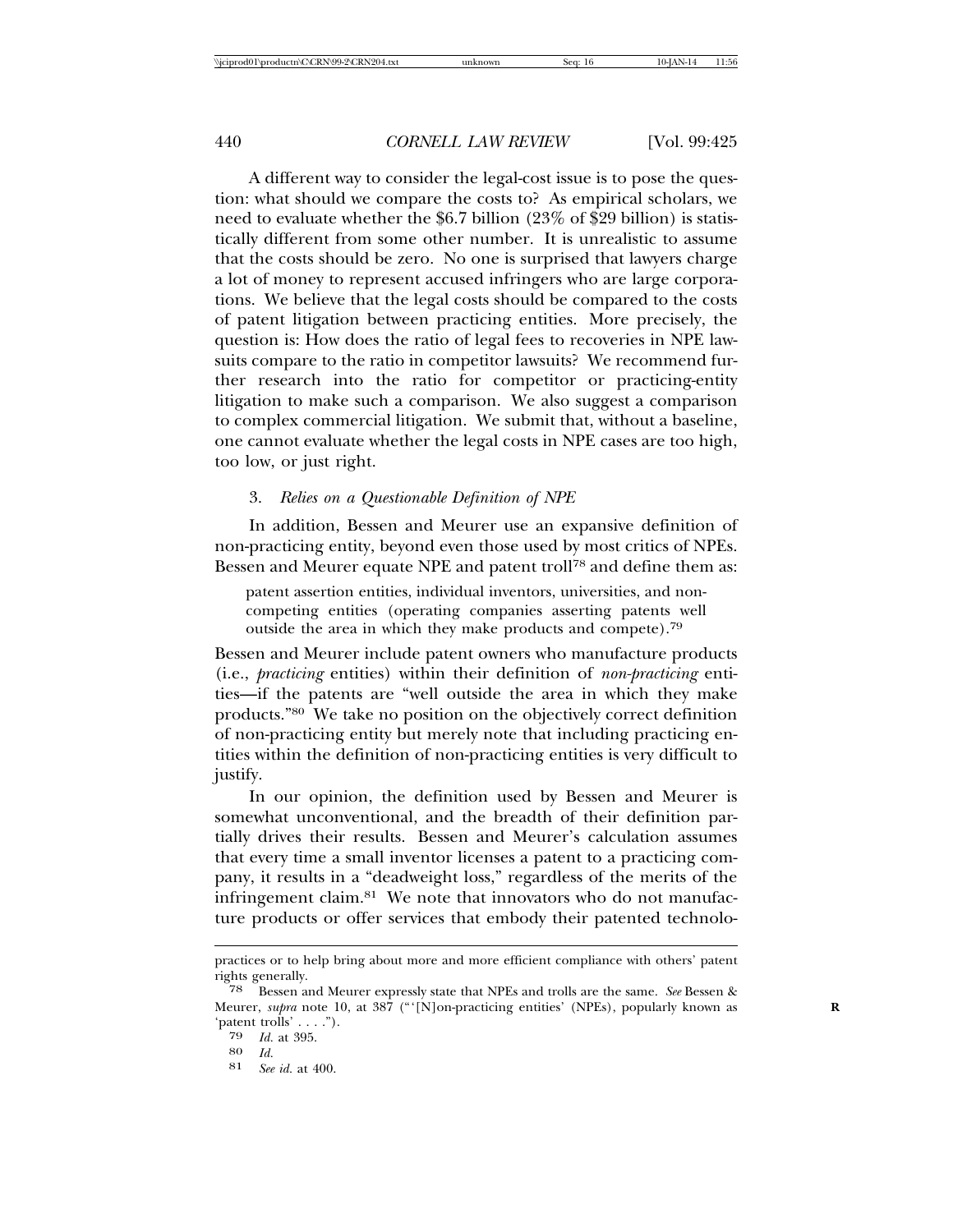gies (which are included within Bessen and Meurer's definition of NPE) are not parties to be simply tossed aside as socially unproductive actors.

We believe that Bessen and Meurer's results would be more meaningful if they were disaggregated among the different categories, which should be possible with RPX's database. For instance, one may be interested in the direct costs and transfers caused by shell patent-holding companies who are unrelated to the original patent owner. Alternatively, one could study the costs and transfers using a definition of NPE that is broader but that excludes universities.82 We believe that these disaggregated estimates would provide a clearer picture. Obviously, narrowing the definition of non-practicing entity would lower Bessen and Meurer's \$29 billion figure. While it appears that universities comprise only a small proportion of patent holders in litigation, individual inventors make up a larger share. From our data, approximately 20%–30% of 2010 non-operating-company patent lawsuits were filed by individuals or an enforcement entity formed by the individual inventor.83 Others have estimated that over 50% of all NPE suits are brought by companies owned or controlled by the original inventors.84 If these were excluded, by how much would Bessen and Meurer's estimate decrease? Bessen and Meurer respond to our concerns about their definition by saying that these definitional issues are likely to have "only a small impact" on their results.<sup>85</sup> We cannot understand how removing 50% or more from the data would not reduce their cost projection or materially affect the results. Unfortunately, without more information, we have no ability to determine the size of this reduction. And notwithstanding Bessen and Meurer's doubt of its significance, more finely grained data will permit other researchers greater resources for additional analyses.

# 4. *Ignores Small Businesses Who Are Patentees*

Finally, Bessen and Meurer argue that "much of this burden" of NPE litigation "falls on small and medium-sized companies."86 They assert that small and medium-sized companies "accrue larger costs rel-

<sup>82</sup> Others studying patent litigation have disaggregated universities, among other types of NPEs. *See* John R. Allison et al., *Extreme Value or Trolls on Top? The Characteristics of the Most-Litigated Patents*, 158 U. PA. L. REV. 1, 24 & n.43 (2009) (citing Lemley, *supra* note 20, at 612). **R**

<sup>83</sup> *See* Cotropia, Kesan & Schwartz, *supra* note 3, at 16 fig.1. **R**

<sup>84</sup> Raymond P. Niro, *Why Bash Individual Inventor-Owned or Controlled Companies?*, IPWATCHDOG (June 30, 2013, 10:24 AM), http://www.ipwatchdog.com/2013/06/30/whybash-individual-inventor-owned-or-controlled-companies/id=42613/.

<sup>85</sup> Bessen & Meurer, *supra* note 10, at 396 (arguing that the broader definition of **R** NPEs does little to distort their conclusion).

<sup>86</sup> *Id.* at 389.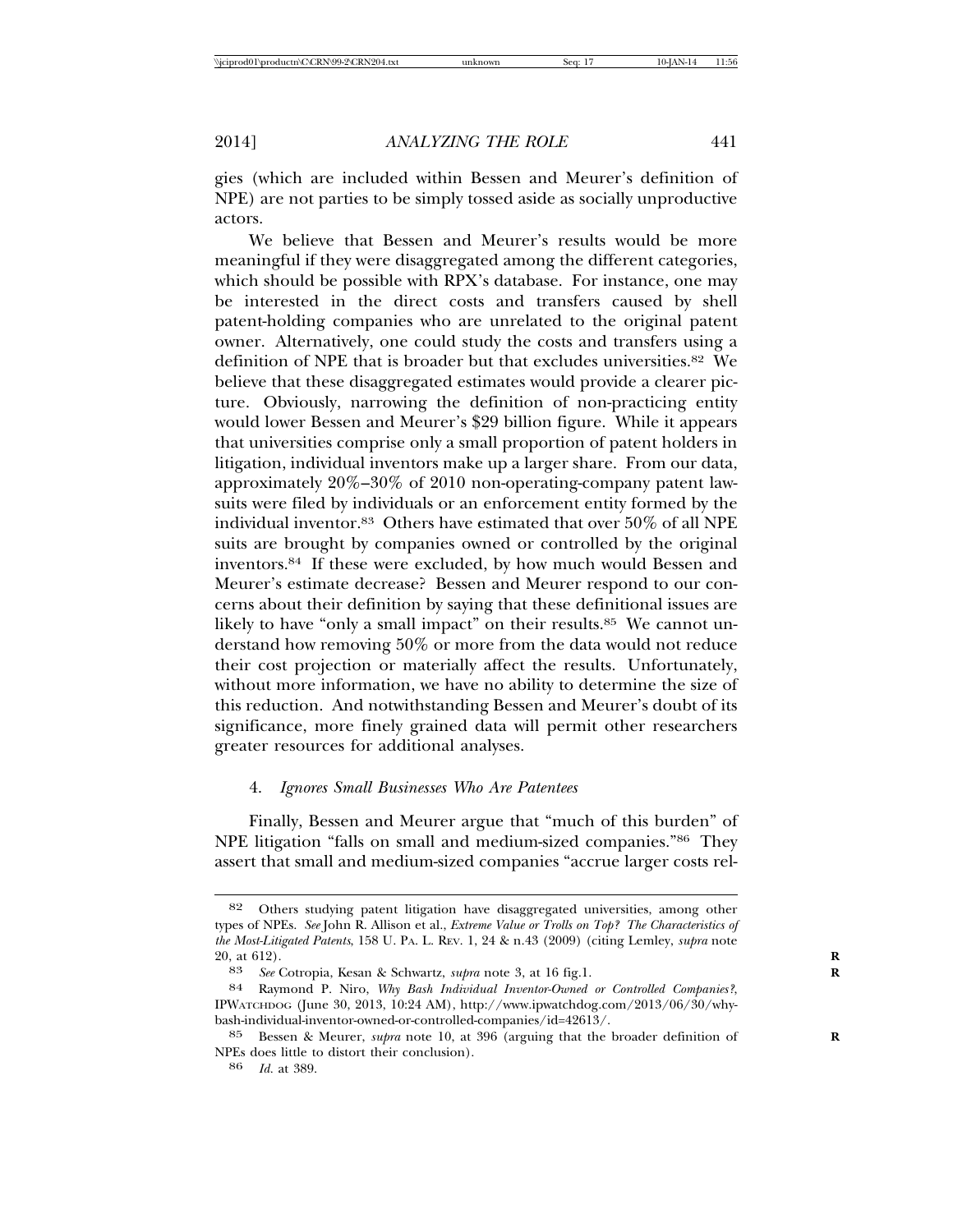ative to their size."87 From this data, they make the leap that NPE litigation is bad for small businesses. We concur that NPE litigation all litigation in fact—is usually undesirable for small-business defendants. But what about small-business patent-owner plaintiffs? The patent system is one of the few tools that small businesses have available to compete against larger, more established players in the market. When Bessen and Meurer refer to small and medium-sized companies, they mean only the accused infringers. Patent owners with valid and infringed patents must be considered within this category as well.

Bessen and Meurer also contend that NPEs do not increase innovation incentives.88 To measure returns to patent holders, Bessen and Meurer look at revenues<sup>89</sup> and expenditures from "10 publicly listed firms that were predominantly in the patent-assertion business during the period from 2005 to 2010."90 They claim that these companies filed lawsuits against 1,450 companies from 2005 until 2010, amounting to about one-sixth of all PAE lawsuits.<sup>91</sup> Bessen and Meurer find that payments to individual inventors come to only 7% of NPE licensing revenues and that less than one-quarter of these NPEs' revenues flow to innovative activity, which Bessen and Meurer define as purchases of other patents or direct R&D expenses.<sup>92</sup> Before addressing Bessen and Meurer's argument, we note that financial data about NPEs themselves is extremely difficult to obtain. Nearly all NPEs are private companies, and private companies rarely disclose internal corporate details. If the concern is that settlement dollars transferred to NPEs are not provided to R&D or inventors, we suggest that these private NPEs be surveyed, preferably on a random basis. Similar to the RPX survey of NPE defendants, a survey of NPEs on issues such as litigation costs, settlements, transfers to inventors, and other issues could be of tremendous value. A survey of NPEs has the additional advantage of exploring both sides of the issue. It could reveal a more complete and balanced picture of patent litigation than one can obtain from surveying only one side, the accused infringers.

<sup>87</sup> *Id.* at 411.

<sup>88</sup> *See id.*

<sup>89</sup> We are not accountants, but we suspect that many settlements include payouts over time involving installment payments, which Bessen and Meurer's method may not count properly.

<sup>90</sup> Bessen & Meurer, *supra* note 10, at 403. In the original draft of their article, Bessen **R** and Meurer indicated that they used 12 publicly traded NPEs for the analysis. *See* Bessen & Meurer, *Draft*, *supra* note 57, at 20–21. In their event study, they used 14 publicly traded **R** NPEs for the analysis. *See* Bessen et al., *supra* note 4, at 32 tbl.4. The final version of their **R** current essay apparently uses data from 10 publicly traded NPEs, although footnote 99 only identifies the precise year ranges for 9 companies. *See* Bessen & Meurer, *supra* note 10, at 410 n.99. **R**

<sup>91</sup> *See* Bessen & Meurer, *supra* note 10, at 403. **R**

<sup>92</sup> *See id.* at 411.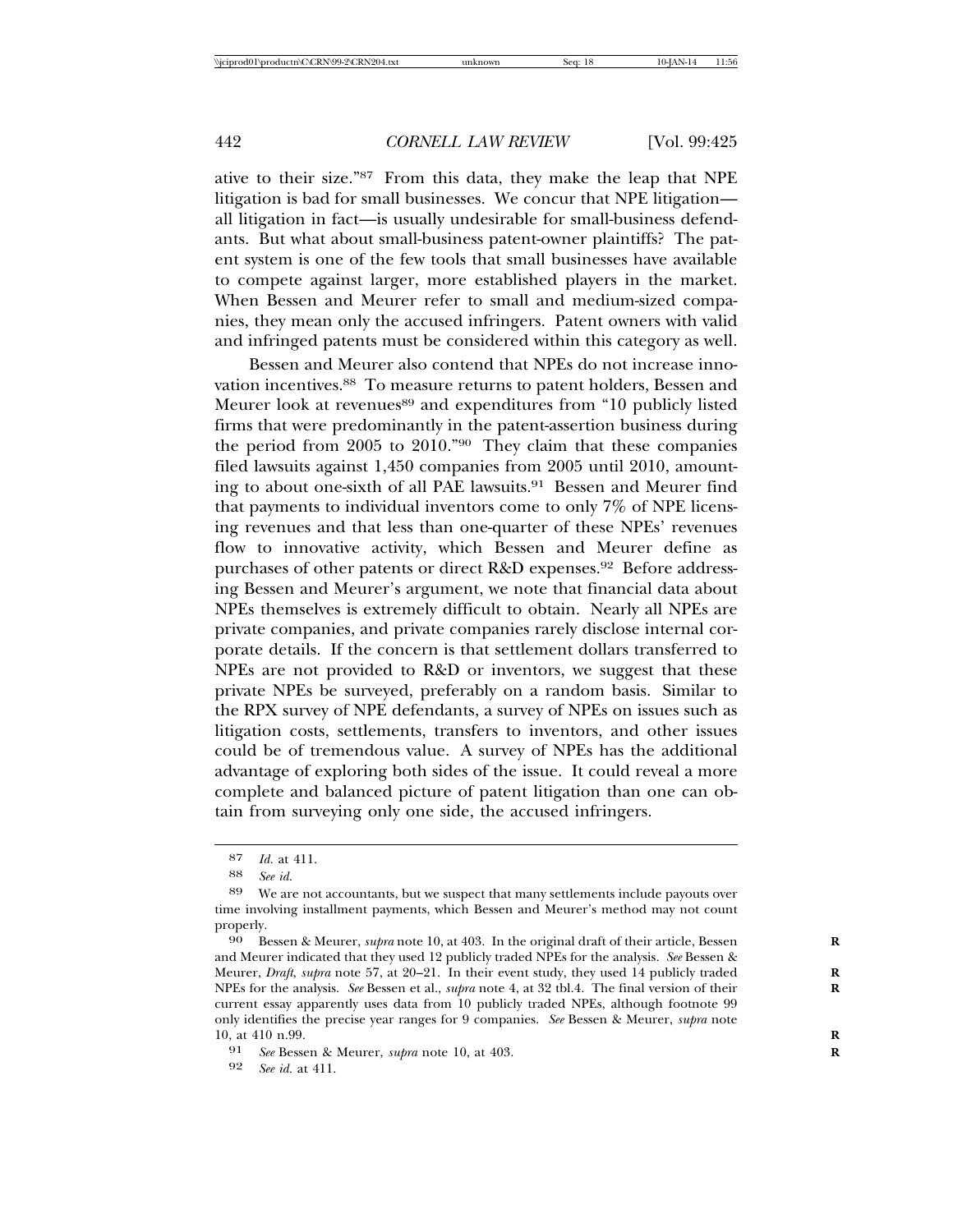Currently, publicly traded NPEs, which Bessen and Meurer relied entirely upon, may provide the only publicly available data. We suspect that the publicly traded NPEs are different from the run-of-themill NPEs. For instance, these publicly traded NPEs may be more likely to sue larger defendants. We also suspect that publicly traded NPEs are less likely to engage in nuisance suit–type litigation.

To evaluate Bessen and Meurer's claims about publicly traded NPEs, we asked them for their raw data. After receiving no response, we recreated the data ourselves from the underlying 10-Ks. After reviewing the data, it appears that three of these companies drive almost all of their results: InterDigital, Tessera, and Rambus account for over 75% of the licensing revenues from 2005 until 2010.93 We believe that these three companies have filed less than 100 lawsuits in total during that time period. These 100 lawsuits represent less than a half of one percent of the NPE lawsuits filed in the time period, far below the one-sixth of cases that Bessen and Meurer report. With such a tiny sample, we urge caution before extrapolating results from effectively three companies to the thousands of non–publicly traded NPEs.

Thus, we have significant concerns about whether Bessen and Meurer's findings, which essentially are from three companies, reflect the activities of the average NPE. Even putting aside the small sample size issue, we have additional concerns because of the identity of these three companies. These three publicly traded companies, InterDigital, Tessera, and Rambus, are similar in a key aspect: they all attempted to compete in the marketplace as operating companies before turning to aggressive enforcement of their patent portfolios.<sup>94</sup> While people may debate whether these three companies should be categorized as NPEs, there should be no debate that they are quite distinct from speculators who purchase patents from others with the intent to enforce. The patents that these three companies monetized in the 2000s were largely "home grown," developed by their own engineers in the 1990s.95 As such, it is not surprising that these three companies have not paid large sums of monies to individual inventors to purchase patent rights. These companies paid the inventors of their patents with wages, stock options, benefits, etc., during the course of

<sup>93</sup> *See id.* at 410 tbl.5. <sup>94</sup> *See* InterDigital Commc'ns Corp., Annual Report (Form 10-K) at 13 (Apr. 1, 1996) (showing that InterDigital employed 96 employees in Research and Development and only 2 employees in Patent Licensing); Rambus Inc., Annual Report (Form 10-K) at 5 (Dec. 15, 1997) (showing that Rambus employed 99 employees in R&D and 27 in Marketing); Tessera Techs. Inc., Annual Report (Form 10-K) at 13 (Mar. 8, 2004) (showing that Tessera employed 53 engineers in R&D and only 16 employees in Sales & Marketing).

<sup>95</sup> *See, e.g.*, InterDigital Commc'ns Corp., Amended Annual Report (Form 10-K/A) at 11 (Jan. 28, 2004) (describing InterDigital's patent-licensing activities in the 2000s).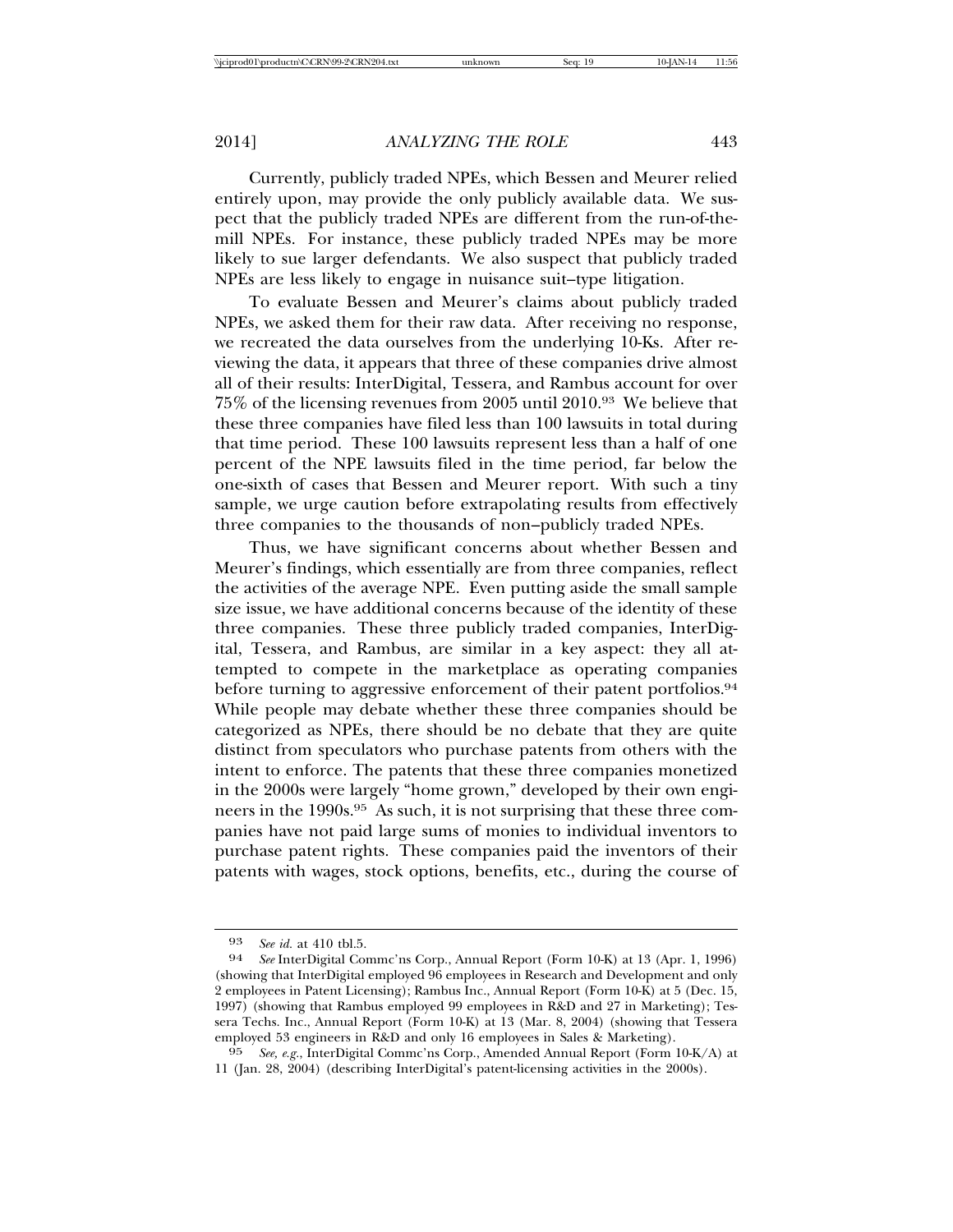their employment.96 These costs do not appear on their 10-Ks from the 2000s, however, as they were accrued years earlier. Thus, we do not believe that Bessen and Meurer's data on publicly traded NPEs shows that the average NPE only returns 7% to individual inventors. Instead, we believe it tells us something much less interesting, and something very specific to the histories of these companies.

Separately, we question whether comparing licensing revenues to R&D expenditures in the same year is appropriate. It takes many years for research to translate into inventions and patents. Research takes time, the patenting process takes time, and markets take time to develop. Consequently, we should expect to see a lag of many years between investment in R&D and extraction of value from the patents resulting from the R&D. For instance, for many years in the 1990s, Rambus's R&D expenditures exceeded the licensing revenues that they generated.97 In the 2000s, these values reversed: the licensing revenues exceeded the R&D expenditures.98 We believe that this is consistent with the lag in the patenting process. These companies invested heavily in R&D in the 1990s and exploited their patents in the 2000s. By comparing R&D expenditures only during the time period of enforcement, Bessen and Meurer's analysis only shows half of the picture.

Finally, we believe that payments by NPEs to the original patent holder should be compared to a baseline. Why is one-quarter too low? Without these payments, the inventors may receive zero compensation for their patents. NPEs may provide an avenue for those outside the marketplace, such as universities and individual inventors, to obtain payouts for valid and infringed patents. Those payouts theoretically incentivize others to innovate.

By creating options to generate rewards for innovators otherwise shut out of the marketplace, even publicly traded NPEs may play a valuable role. Together with contingency-fee lawyers whose business models depend on choosing the right patents and the right patentees, NPEs can create important avenues for appropriating rewards for valuable patent rights that are owned by non–market players. Even if other entities use their patented technologies, they may lack the resources to enforce their patent rights by hiring traditional patent at-

<sup>96</sup> *See* Interdigital Commc'ns Corp., *supra* note 94, at 48 (describing compensation **R** packages for employees); Rambus Inc., *supra* note 94, at 33 (same); Tessera Techs. Inc., *supra* note 94, at 48, 54 (same). **R**

<sup>97</sup> *See, e.g.*, Rambus Inc., Annual Report (Form 10-K) at 27 (Dec. 12, 1998) (showing multiple years of financial data in which Rambus expended more on R&D than it earned in licensing).

<sup>98</sup> *See* Rambus Inc., Annual Report (Form 10-K) at 46 (Feb. 21, 2006) (showing that Rambus earned more in licensing fees than it expended in R&D); Tessera Techns., Inc., Annual Report (Form 10-K) at 31 (Mar. 16, 2006) (same for Tessera).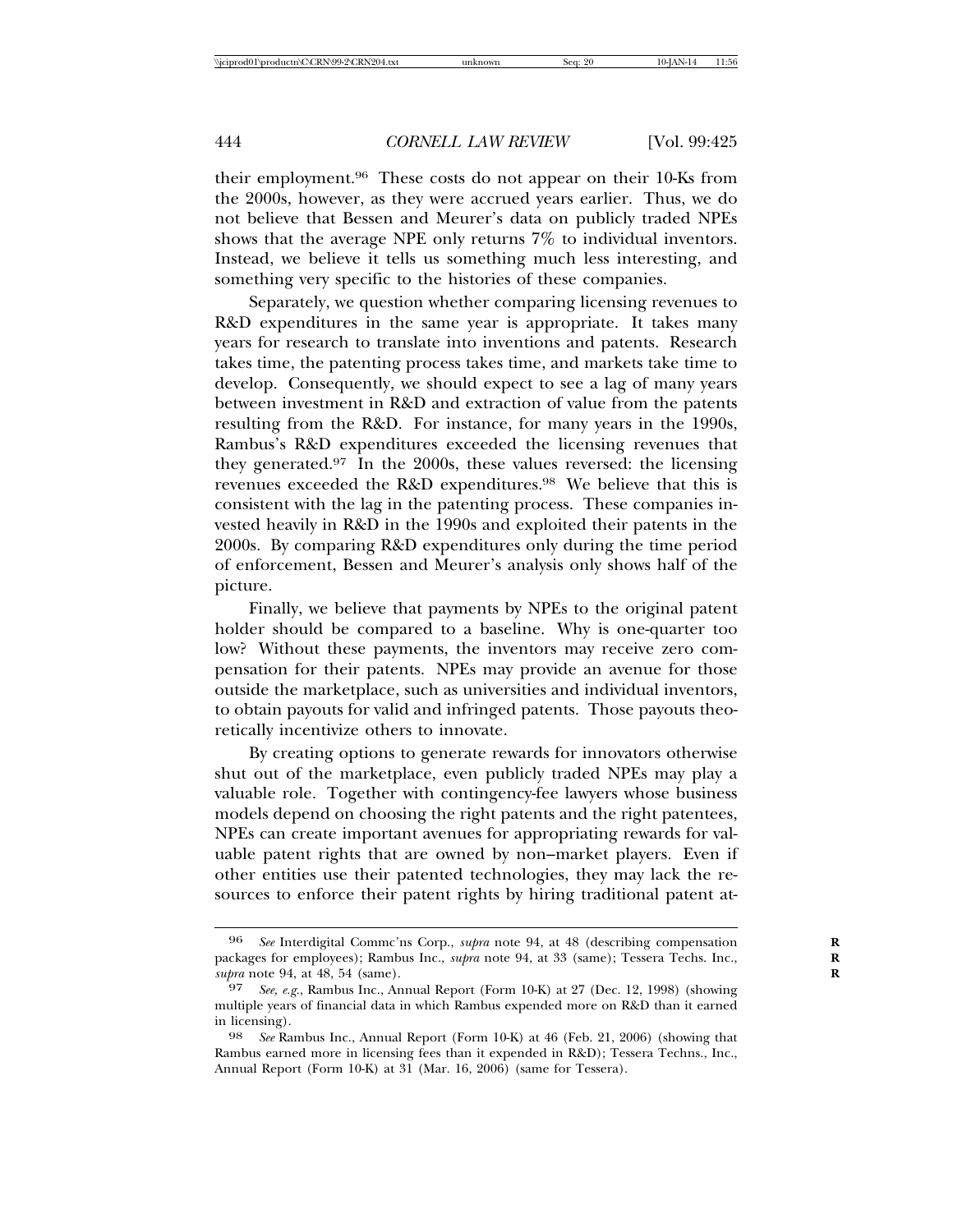torneys who engage in hourly billing practices. The risk and uncertainty associated with representing patentees that do not have the ability to pay traditional hourly billing rates is prohibitive, and hence, most such patentees are shut out of the typical enforcement mechanisms that are available to large companies. Taking on the burden of enforcing patents through a contingency-fee representation is an option that is available primarily for a select group of innovators with patent rights that are perceived as valuable before litigation commences.99

Ultimately, such an approach favors those who are capable of producing patented products or services and punishes those who cannot take their patented technologies to market without addressing the real legal question in all patent disputes—is there a valid patent claim that is infringed? In short, instead of focusing on the merits of the patent claim, the nature of the parties is used as a proxy for judging the merits of the patent claim—a fundamentally flawed and unfair result that will significantly distort the supply of inventions.

B. Recommended Additional Disclosures About Methodology

Before mentioning our suggestions for further disclosure, first we defend Bessen and Meurer from criticism that others have raised. Some have argued that Bessen and Meurer's results are "biased" because they received funding from a group, the Coalition for Patent Fairness, with an interest in the direction of the results.100 These critics have also argued that the results are biased because RPX, the company who conducted the survey and provided other data, apparently has a similar interest in the direction of the results.101 We believe that this criticism misses the mark. We do not believe that receiving funding or using industry data is automatically indicative of biased data. Instead, we believe that when the appearance of potential bias is present, it is incumbent on the researchers to show that their data is valid, reliable, and transparent.102

We contend that Bessen and Meurer should provide more information on the issues of validity, reliability, and transparency. As is,

<sup>99</sup> *See* Schwartz, *supra* note 16, at 356. **R**

<sup>100</sup> *See, e.g.*, Jerry Crimmins, *Intellectual Property Attorneys Quarrel with 'Patent Troll' Study*, CHI. DAILY L. BULL. (July 9, 2012) (explaining that some groups believe that financial assistance makes the patent-troll study biased while others do not).<br> $101 \,$  See id

See id.

<sup>102</sup> Transparency means fully disclosing the precise methods used in a study. Reliability refers to whether the measurements can be reproduced if generated by others. Validity refers to how accurate the measurements are. *See* Lee Epstein & Gary King, *The Rules of Inference*, 69 U. CHI. L. REV. 1, 83, 85, 87 (2002). *See generally* ROBERT M. LAWLESS, JENNIFER K. ROBBENNOLT & THOMAS S. ULEN, EMPIRICAL METHODS IN LAW 26 (2010) ("[S]teps . . . taken in your research must be transparent and obvious enough so that another researcher can duplicate what you have done . . . .").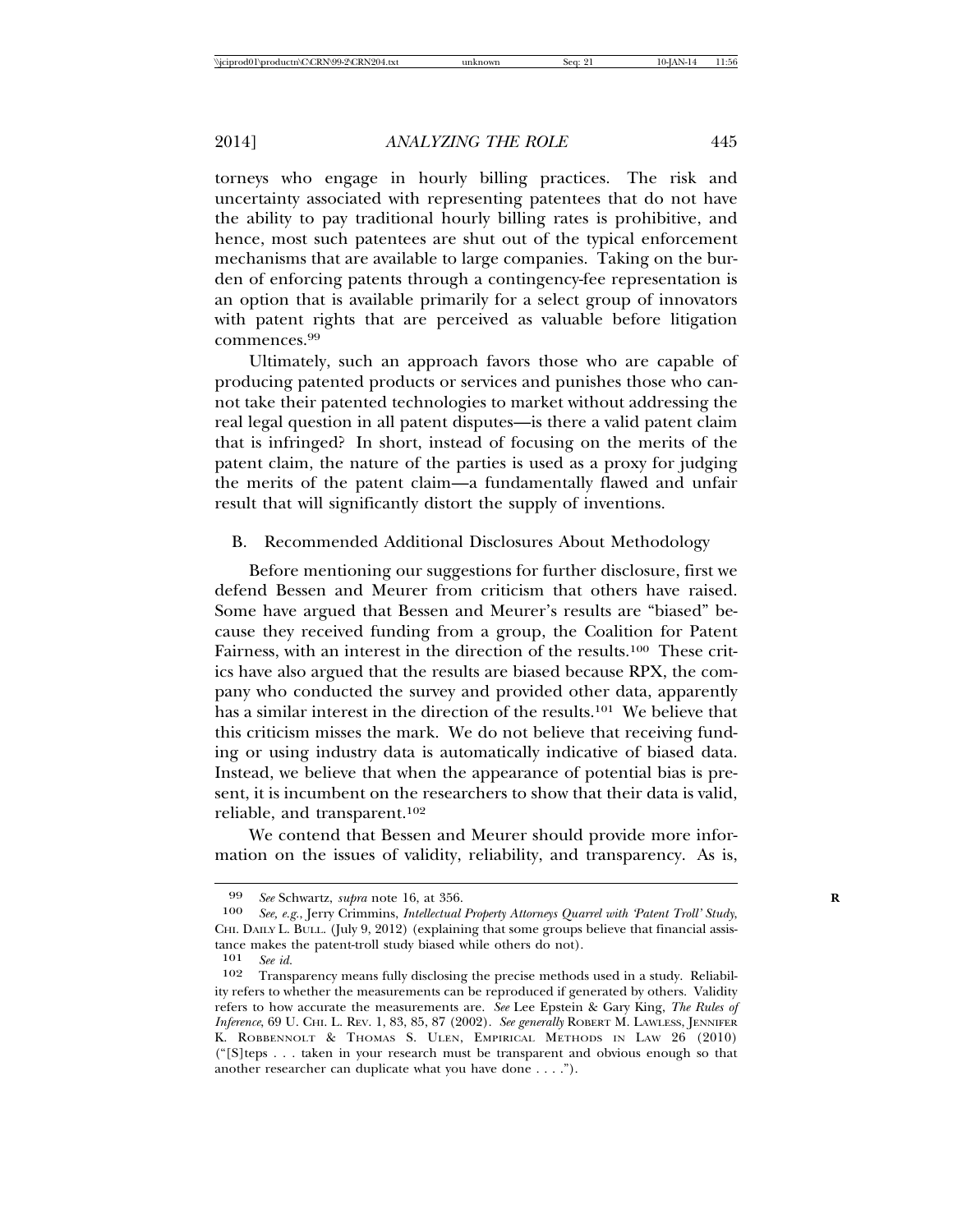Bessen and Meurer's study does not provide us enough information to evaluate the quality of the data and methods. Because Bessen and Meurer note that even they themselves do not have access to some and perhaps all of the underlying data,<sup>103</sup> the validity and reliability of RPX's data are critical.104 This includes both the litigation-cost survey and the general NPE database. With respect to surveys, the norm in academic articles is to provide copies of the exact survey language and describe in detail any promotional materials.105 This practice permits other researchers to verify that necessary and appropriate precautions were taken to avoid bias. Bessen and Meurer's study does not provide sufficient information, and the missing information could be critical. For instance, we understand that the documentation informed potential subjects that the results of the study would be used to lobby for changes in the patent laws.106 Such an instruction could be read as encouraging exaggeration. It could also affect the response rate and increase the bias in the sample, with those more interested in patent reform (i.e., those with larger patent exposure) being more likely to complete the survey. Inclusion of this sort of statement in the documentation would cause survey experts to seriously discount the results. With respect to RPX's NPE database, the study reports that RPX classifies which patent holders are NPEs. Because there is some discretion in these classifications, we recommend providing some measure of reliability of coding.107

Our Essay should not be understood to say that we know that the databases are unreliable or lack validity. It merely submits that we have insufficient information to evaluate. Bessen and Meurer defend their data by stating: "[i]n the two years since we first published our event study, no one has come forward with actual empirical evidence to suggest our estimates are substantially biased."108 While their state-

<sup>103</sup> *See* Bessen & Meurer, *supra* note 10, at 398 n.55. ("To preserve data confidentiality, **R** statistical analysis was performed by RPX personnel working under our direction."). Perhaps confidentiality obligations change the dynamic, but we note that this arrangement legal academics authoring a study without even having access to the underlying data—is highly unconventional.

<sup>104</sup> *See* Lee Epstein & Charles E. Clarke, Jr., *Academic Integrity and Legal Scholarship in the Wake of* Exxon Shipping*, Footnote 17*, 21 STAN. L. & POL'Y REV. 33, 43 (2010) (noting that it is appropriate to treat funded research with skepticism and that validity, reliability, and transparency are the keys to accessing such scholarship).

<sup>105</sup> *See, e.g.*, Epstein & King, *supra* note 102, at 46 (noting the convention on reporting **R** responses to surveys).

<sup>106</sup> RPX, NPE Cost Study: Invitation to Participate, at 10 (Jan. 2012) (on file with authors).

<sup>107</sup> Reliability is typically reported by using measures such as Cohen's Kappa. *See* Mark A. Hall & Ronald F. Wright, *Systematic Content Analysis of Judicial Opinions*, 96 CALIF. L. REV. 63, 113–14 (2008) (stating that the best practice for relaying reliability information is to report a coefficient such as Cohen's Kappa).

<sup>108</sup> Bessen & Meurer, *supra* note 10, at 416. **R**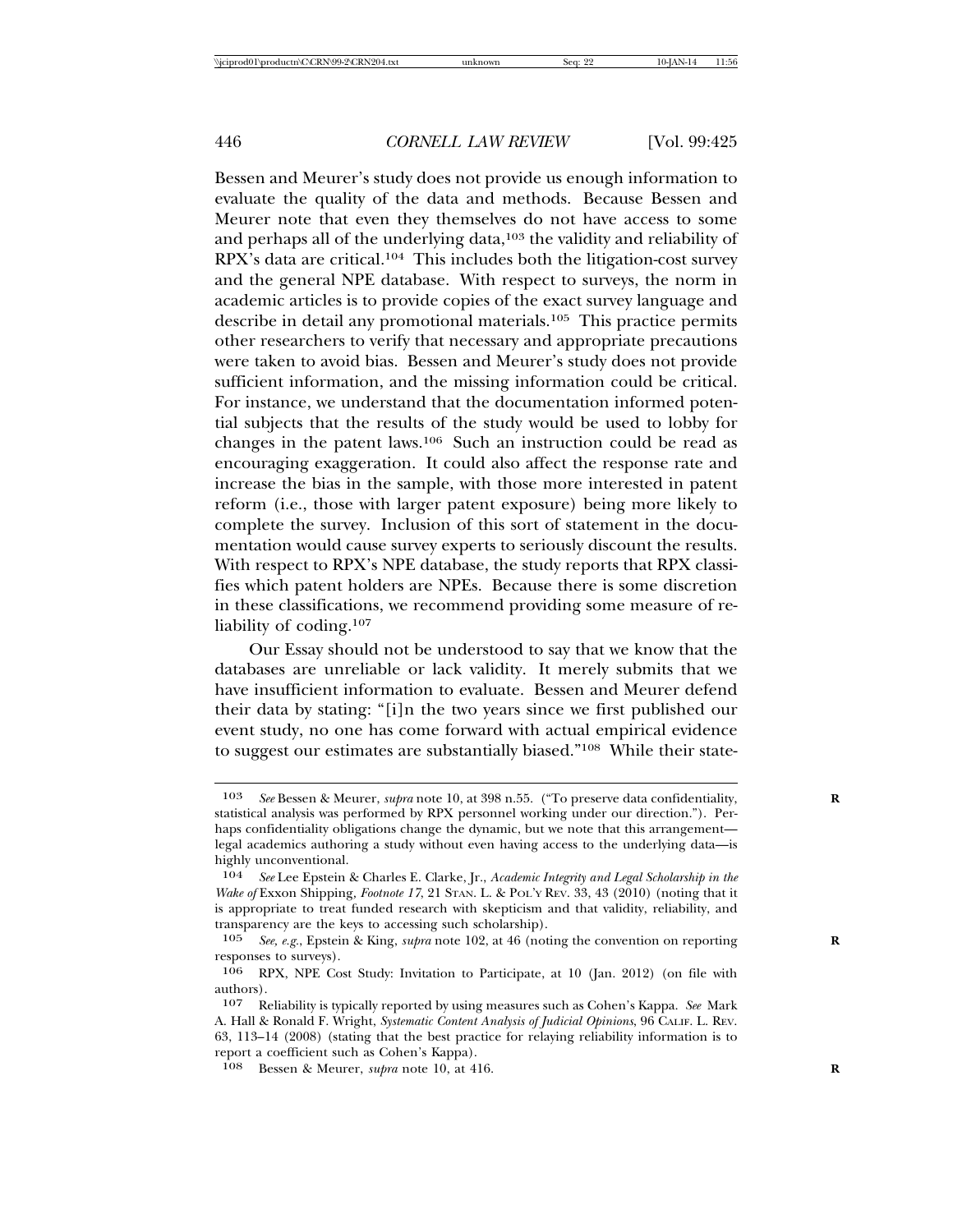ment has some truth, we believe that the burden of persuasion should fall on the researcher, especially when proprietary data is being relied upon. Given that the survey data contains third parties' confidential information, we recognize the difficulty in full disclosure. However, these shortcomings limit the data's usefulness.

Before concluding our discussion of Bessen and Meurer's study, we want to respond briefly to one other item in their "Response to Critics" section.109 Bessen and Meurer argue that "we already know that the aggregate value of patent-based incentives is smaller than the aggregate value of negative incentives in the sectors affected by NPE litigation."110 They base this assertion—that patents provide a tax on innovation—on an event study that they previously conducted.111 Their event study investigated movements in stock prices around an event, namely, the filing of patent lawsuits.

While responding to this previous study is beyond the scope of this Essay, we offer two observations. First, others have harshly criticized this methodology.112 It is limited to litigation involving publicly traded companies, which comprise a minority of parties in patent litigation. It focuses only around the filing dates of lawsuits, not the issue date of patents or the resolution dates of lawsuits.<sup>113</sup> Further, many of the losses purportedly identified after the filing of a lawsuit are paper losses; the market may cause the stock to drop somewhat irrationally since there is some risk posed by the lawsuit. As more information becomes available, the stock may bounce back.114 The model completely ignores such a bounce back.

Second, even a cursory review of the results of the event study cause us to have great concern about the validity of the findings. That study reports that, using their event-study methodology, they calculated that each NPE lawsuit caused each defendant a drop in market capitalization between \$122 million and \$140.6 million at the mean,

114 Ron D. Katznelson, Questionable Science Will Misguide Patent Policy, (Oct. 27, 2013) (unpublished manuscript), *available at* http://j.mp/Junk-Science.

<sup>109</sup> *Id.* at 412–22.

<sup>111</sup> *See* Bessen et al., *supra* note 4, at 26.<br>112 *See* Glynn S. Lunney Jr. On the Con

<sup>112</sup> *See* Glynn S. Lunney, Jr., *On the Continuing Misuse of Event Studies: The Example of Bessen and Meurer*, 16 J. INTELL. PROP. L. 35, 37, 49–56 (2008) (arguing that academics cannot trust Bessen and Meurer's argument that the patent system has discouraged innovation). For a thoughtful blog post on the limits of event studies, see Lisa Larrimore Ouellette, *Patent Costs & Benefits*, WRITTEN DESCRIPTION (July 2, 2013), http://writtendescription .blogspot.com/2013/07/costs-benefits.html (arguing that when reading event studies, readers should keep in mind exactly what authors are estimating and stating that it may be valuable to have a more thorough discussion about authors' results on the merits).<br>113 For an interesting paper that finds that correlations between patent-holder

<sup>113</sup> For an interesting paper that finds that correlations between patent-holder trialcourt victories and stock increases, see Alan C. Marco & Saurabh Vishnubhakat, *Certain Patents*, 16 YALE J.L. & TECH. (forthcoming 2013), *available at* http://papers.ssrn.com/ sol3/papers.cfm?abstract\_id=2324538.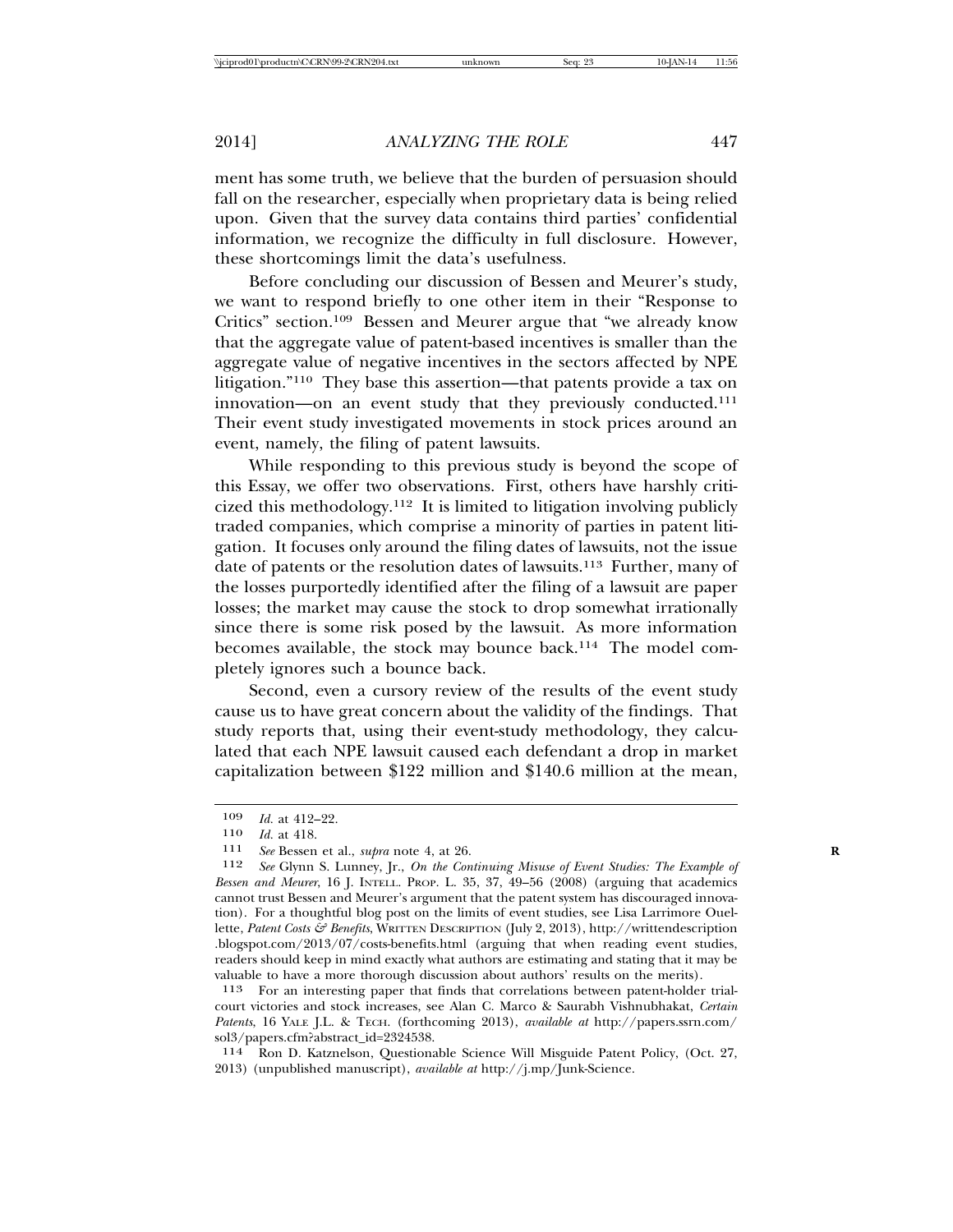and between \$20.4 million and \$23.6 million at the median.115 Both of us have substantial practice experience in patent litigation in various capacities, and one of us has interviewed over fifty lawyers involved in patent contingent practice.<sup>116</sup> Based on our experiences, such huge losses are facially implausible in our opinion, and they cause us to question the applicability of the methodology to NPE litigation.117 More importantly, with all due respect to Bessen and Meurer, we are not persuaded that the event study alone supports such a broad and sweeping claim that the patent system is completely failing.

#### II

# SUGGESTIONS FOR EMPIRICAL ANALYSIS OF NPES

Despite the difficulties, we believe that the role of NPEs in the patent system can be studied empirically. Toward that end, below we offer some suggestions on how to properly analyze NPEs in litigation.

First, we believe that it is important to tease out differences, if any, between NPE patent litigation and general patent or civil litigation. Clearly, the litigation system in the United States is expensive. The discovery process in all civil litigation is laborious and costly, and patent litigation is some of the most expensive of all civil litigation.<sup>118</sup> Thus, we must take pains to ensure that we do not blame NPE patent litigation for issues that are present in all patent litigation or complex civil litigation. Similarly, we need to guard against mixing the effects of patents in general and NPE patents. Many have complained that patent scope sometimes lacks clarity and that the Patent Office has granted weak or invalid patents.119 To tease out the specific effects of NPE patent litigation, we need a baseline to which to compare.

Second, we believe it is important to evaluate the *distribution* of lawsuits when studying a large and complicated system like NPE litigation. By that, we mean that we should evaluate all (or a random sample of) NPE lawsuits. In all litigation, there must be some clearly frivolous cases, some clearly meritorious cases, and cases in between.

<sup>115</sup> Bessen et al., *supra* note 4, at 30 tbl.3, 32 tbl.5.<br>116 See Schwartz, *subra* note 16, at 357

See Schwartz, *supra* note 16, at 357.

<sup>117</sup> Bessen and Meurer dismiss our complaints, characterizing them as merely our personal views as patent lawyers. Bessen & Meurer, *supra* note 10, at 413–14. We disagree, as **R** our views are informed by the contingent of lawyers who represent the patentees in many of the cases. Moreover, in our view, when one method of analyzing data provides results that seem inconsistent with common sense, researchers should be cautious in making broad inferences from those results.<br>118 See Schwartz subra note 16 a

<sup>118</sup> *See* Schwartz, *supra* note 16, at 360 n.138. **R**

<sup>119</sup> *See generally id.* at 370–71 (discussing how lawyers feel that patent lawsuits are weak, ridiculous, and lead to the stretching of the patent); Mark A. Lemley, Essay, *Rational Ignorance at the Patent Office*, 95 NW. U. L. REV. 1495, 1495 (2001) (discussing how the Patent Office has come under fire for not thoroughly examining patents).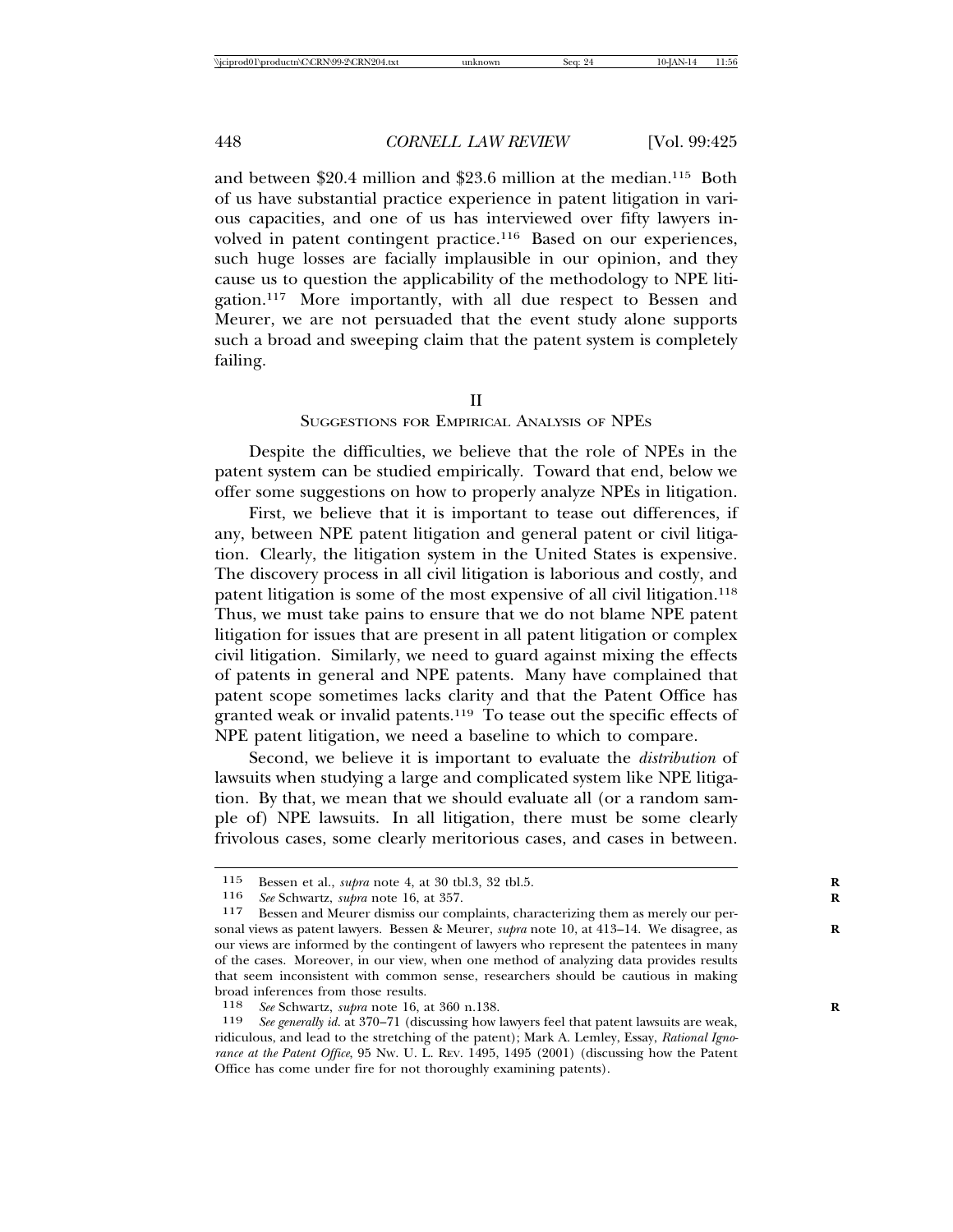Patent litigation and NPE patent litigation must also have these types of cases. To us, what is critical is how many there are of each type of case. If 1% of NPE patent cases are clearly frivolous, that may still be too much. But we note that the problem and solution would be quite different if 1% are clearly frivolous than if 50% are clearly frivolous. Again, the distribution of cases is critical.

There are limits to looking merely at the number of cases. It seems likely that the number of NPE lawsuits has risen in recent years. However, that fact alone tells us very little. There are many different potential explanations, and they are not mutually exclusive. It could be that NPEs are asserting more nuisance lawsuits. It could be that the PTO issued some bad patents—vaguely worded, broad, and likely invalid—in the mid- to late 1990s and we are seeing those enforced only now; those patents may be concentrated in the e-commerce and consumer-electronics fields. It could be that patents held by NPEs are being infringed more often. The norms at some large manufacturers in this space may differ from other industries, and patent clearance ex ante may be utilized less. Or it could be that NPEs, to the extent that they are not the original owner, are buying patents that are already infringed. The change could be due to individual inventors or small companies who had been excluded from enforcement due to the high costs of litigation. Whether because of contingent-fee lawyers, alternative litigation financing, or patentees' ability to sell their patents, these patents are now available for litigation. More lawsuits may be a good thing because it encourages people to respect patent rights. The benefits, if any, from the lawsuits need to be balanced against the costs. But focusing merely on the number of lawsuits does not tell us which of these stories is most true.

And before we conclude that widespread opportunistic conduct is occurring, we need better data on the merits of NPE patent cases, settlement amounts in those cases, the length of time NPE cases last, and the amount of attorneys' fees paid by defendants and NPEs to get a true picture of what the reality is. We also need better data to assess a different common criticism: that certain types of NPEs—those who are unrelated to the original inventors—pocket a large part of the settlement amounts received and pass little on to the inventors who initially developed the patented technology. We need more data to assess this, but what we currently know appears to point to the opposite conclusion. For instance, Acacia Research Group, perhaps the largest publicly traded NPE, reported that in 2011, it paid more in royalties to inventors than it did to the contingent-fee attorneys who enforced their patents in litigation.120

<sup>120</sup> Press Release, Acacia Research Corp., Acacia Research Reports First Quarter Financial Results (Apr. 20, 2011), http://www.acaciaresearch.com/pr/042011.pdf.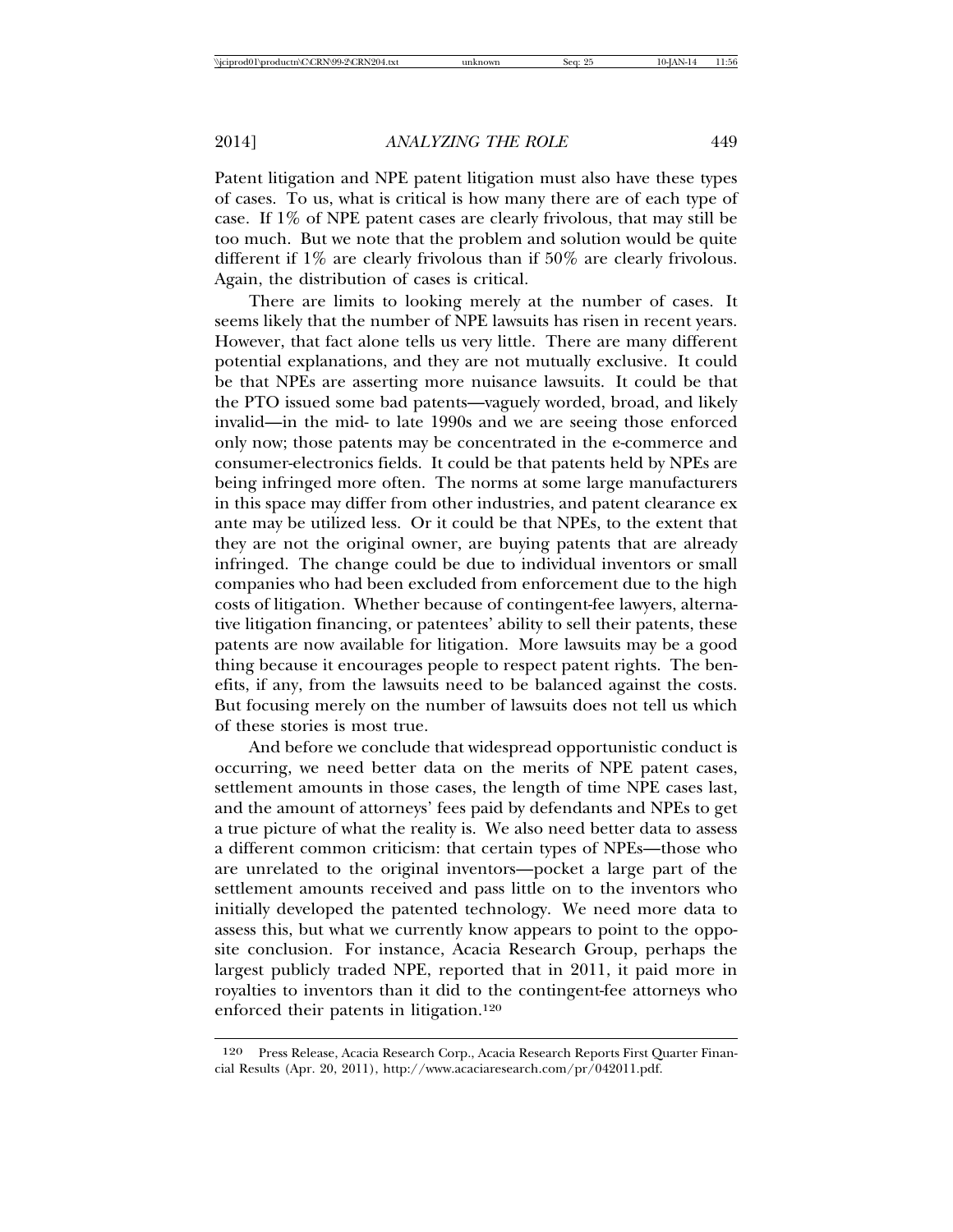In sum, the empirical study of NPE patent litigation is at an early stage. Part of the reason is because NPE patent litigation has rapidly grown in the very near past. Empirical research takes time to be completed, and it requires sufficient past data to evaluate. We look forward to evaluating more research as it is released.

#### III

#### POLICY RECOMMENDATIONS

We believe that further empirical information, including that described in the previous Part, would be useful to analyze the role of NPEs in the patent system. We note, however, that most of the press and academic commentary recite Bessen and Meurer's study and other academic studies as if they are unimpeachable facts. For instance, an August 2012 report by the Congressional Research Service largely adopts Bessen and Meurer's results, without any critical analysis. In fact, the report, entitled "*An Overview of the 'Patent Trolls' Debate*," actually overstates their results.<sup>121</sup> The report states that "PAEs [Patent Assertion Entities] generated \$29 billion in *revenues* from defendants and licensees in 2011."122 Of course, Bessen and Meurer did not make this claim. They claimed that NPEs "cost" accused infringers \$29 billion,<sup>123</sup> about a quarter of which comprised legal fees.<sup>124</sup> The accused infringers' legal fees are not revenue to patent holders. The remainder of the report is notably deficient on solid empirical evidence on key points. For instance, the report mentions support for the claim that the benefits of PAEs are "significantly outweighed by the costs."125 This claim's validity hinges on a truly empirical question. The support for this broad claim includes a citation to another report that involved Bessen and Meurer.<sup>126</sup> Apparently, the Congressional Research Service reissued its report in April 2013 to correct these shortcomings.127 We submit that others should be cautious before making such broad claims based on Bessen and Meurer's study and that more rigorous work is needed. Bessen and Meurer's study was cited approvingly in the report *Patent Assertion and U.S. Innovation*

125 YEH, *supra* note 121, at 2. **R**

<sup>121</sup> *See* BRIAN T. YEH, CONG. RESEARCH SERV., R42668, AN OVERVIEW OF THE "PATENT TROLLS" DEBATE, summary (2012), *available at* http://assets.opencrs.com/rpts/R42668\_ 20120820.pdf.

<sup>122</sup> *Id.* (emphasis added).

<sup>123</sup> Bessen & Meurer, *supra* note 10, at 389. **R**

<sup>124</sup> *Id.* at 400 n.62.

<sup>126</sup> *Id.* at 2 n.13.

<sup>127</sup> *See* BRIAN T. YEH, CONG. RESEARCH SERV., R42668, AN OVERVIEW OF THE "PATENT TROLLS" DEBATE, summary, 2 (2013), *available at* http://www.fas.org/sgp/crs/misc/R426 68.pdf.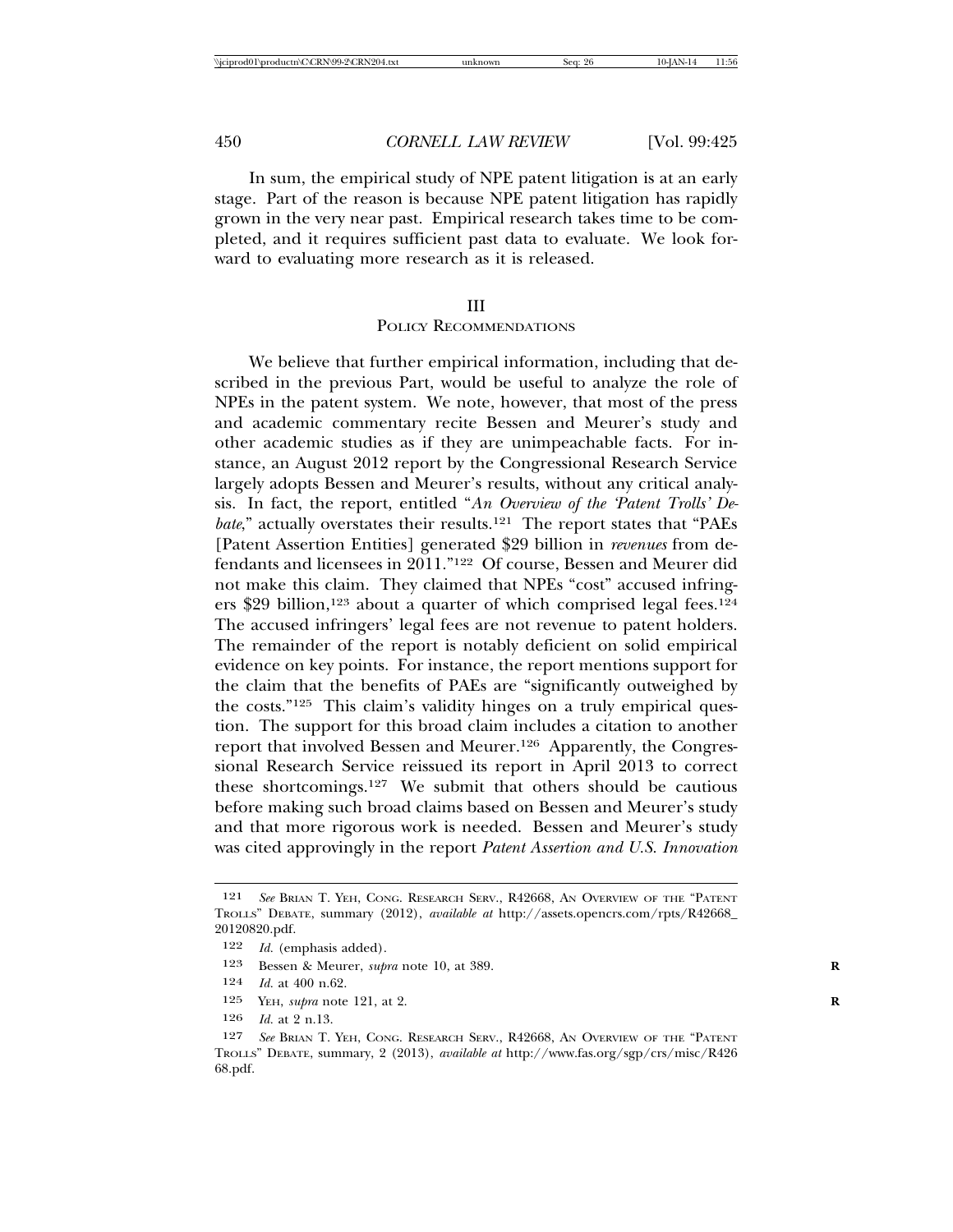by the Executive Office of the President, issued in June 2013.128 We hope that the Executive Branch carefully considers the limitations of the study, such as those presented in this Essay, in its consideration of NPEs.

In sum, we believe that Bessen and Meurer have not provided sufficient valid data to make a full diagnosis of the problem. They have not adequately studied the problem, and therefore we believe that their conclusions are premature and perhaps even unfounded. Currently, there is a lack of scientific evidence that widespread and systematic problems exist with NPEs, and if they do, what the magnitude of the problems is.

One common criticism of NPEs (however that term is defined) is that they initiate patent infringement lawsuits seeking to enforce patents of dubious quality or with questionable infringement claims and then settle for amounts far less than the defendants' litigation costs.129 The story is that NPEs take strategic advantage of the notoriously high cost of patent litigation, which requires several million dollars in attorneys' fees to litigate through the close of discovery.130

There is little firm empirical evidence supporting this scenario of the combination of dubious patent assertions and low settlement demands. There is some evidence that NPEs settle more quickly compared to other patent holders, which could indicate the possibility of nuisance settlements.131 Better data on this point is needed. But there is also empirical evidence that the patents asserted by NPEs are similar to patents asserted by practicing entities.<sup>132</sup> There is some evidence that the most litigious NPEs lose more often when the cases are taken to a final judgment;133 however, like other types of complex civil litigation, the vast majority of patent cases settle before judgment.134

For a moment, let us assume that solid data confirms that NPEs in general are a problem for the patent system. Let us assume that wide-

<sup>128</sup> *See* EXEC. OFFICE OF THE PRESIDENT, PATENT ASSERTION AND U.S. INNOVATION 9–10 & n.5 (2013), *available at* http://www.whitehouse.gov/sites/default/files/docs/patent\_re port.pdf.<br> $\frac{129}{129}$ 

<sup>129</sup> *See, e.g.*, Lu, *supra* note 13, at 56, 58 (describing the work of Bronwyn H. Hall & **R** Rosemarie Ham Ziedonis, An Empirical Analysis of Patent Litigation in the Semiconductor Industry (Jan. 2007) (unpublished manuscript), and emphasizing the use of "patents of dubious merit" as well as the study by Ranganath Sudarshan, *Nuisance-Value Patent Suits: An Economic Model and Proposal*, 25 SANTA CLARA COMPUTER & HIGH TECH. L.J. 159 (2008), analyzing the offer of settlements that are much lower than litigation costs (internal quotation marks omitted)).<br>130 See e.g. Risch.

See, e.g., Risch, *supra* note 2, at 467 (noting legal fees of \$500,000 through the summary judgment stage up to legal fees of \$4 million or more through trial).<br> $131 \text{ SeV} \text{Lu}$  subra note 13 at 58

<sup>131</sup> *See* Lu, *supra* note 13, at 58. **R**

See Risch, *supra* note 2, at 458 ("[T]he patents enforced by so-called trolls—and the companies that obtained them—look a lot like other litigated patents and their owners.").<br> $133 \text{ See}$  Allison et al. subra note 41 at 687 thl 3

<sup>133</sup> *See* Allison et al., *supra* note 41, at 687 tbl.3. **R**

Kesan & Ball, *supra* note 41, at 271-72 & n.212.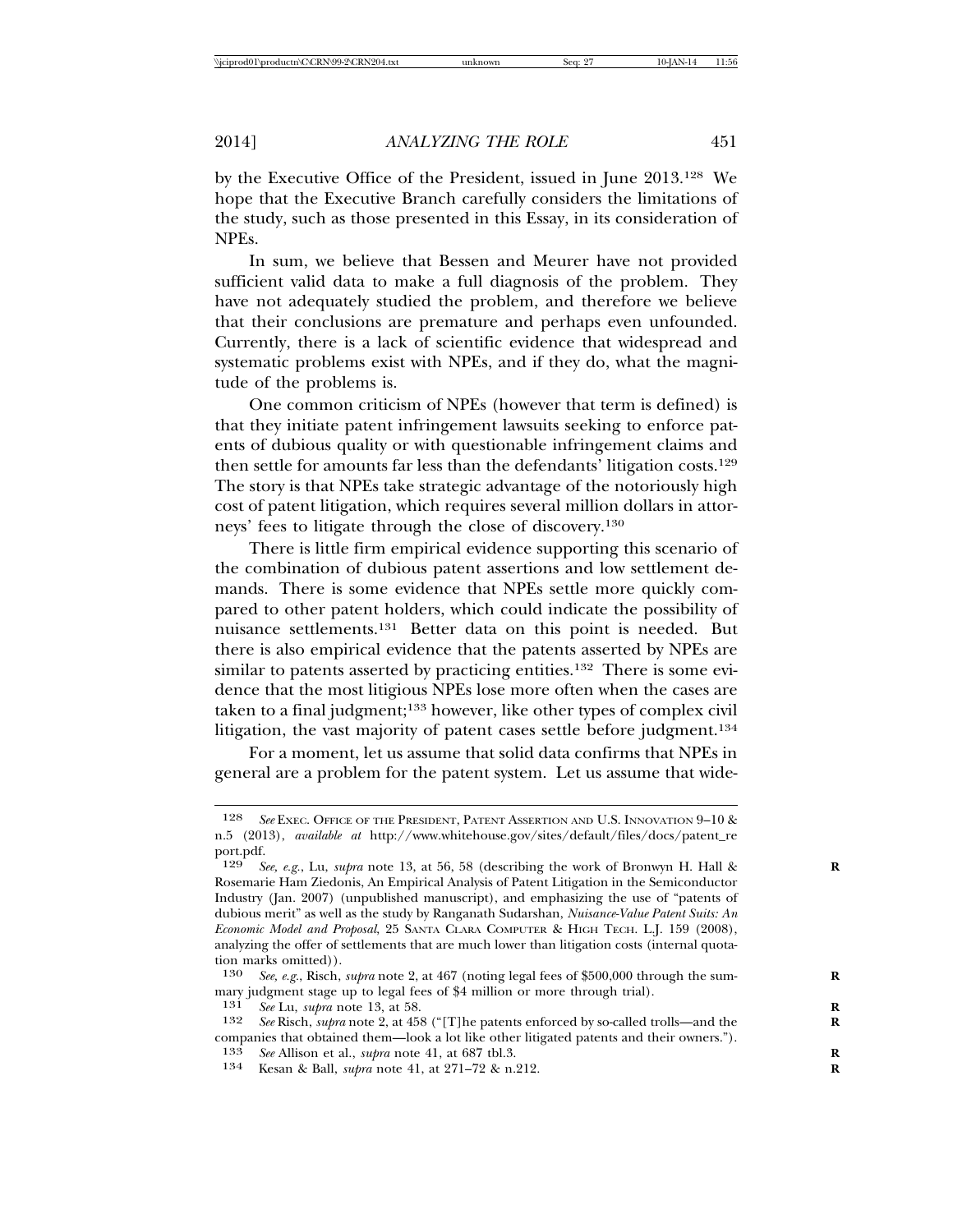spread opportunistic behavior is occurring. If so, we believe that the antidote is finding ways to lower transaction costs in the patent system. In other words, the fact that the patent-litigation system is so expensive provides a potential for mischief. Lowering the costs of patent litigation would significantly reduce any actual mischief. There are numerous ways to lower transaction costs. Even if one were to make the extreme assumption that all NPE lawsuits are meritless, then what are needed are low-cost mechanisms to challenge the validity of asserted patents. In an ideal world, disputes would be resolved costlessly. Invalid patents could easily be wiped away. Infringers could be forced to pay adequate compensation instantaneously. However, the civil-litigation system in the United States is expensive, and patent litigation is extremely expensive. Because patent litigation is so expensive, there is the potential for mischief. Patent holders or accused infringers may assert weak claims or defenses knowing that the high cost of litigation shields these actions from scrutiny.

The new inter partes review (IPR) and post grant review (PGR) proceedings authorized by the America Invents Act<sup>135</sup> may present opportunities for low-cost patent invalidation. The final rules were set in late 2012, and thus we do not yet know whether this will reduce the wasteful transaction costs in challenging low-quality patents. Perhaps, as some have contended, the estoppel provision governing both IPR and PGR may prove to be too heavy a burden for challengers to bear, but perhaps not.136 Nevertheless, it is critical that we develop low-cost and effective mechanisms to challenge patents. To do so, we need to evaluate these new procedures as they are utilized in practice to ensure that they are adequate for their intended purpose. We must be mindful of whether the estoppel provision in the statutes inordinately deters pursuing potential challenges. At the same time, we must also be appreciative that without an adequate estoppel or other provision, patentees may be subject to repeated filings of patent challenges, with the consequent delays. With some additional reform to the IPR statute, if necessary, we remain confident that the goal of creating a relatively cheap, relatively swift, and accurate (as determined by affirmance by the Federal Circuit on appeal) patent-challenge regime can be realized.

Other than these administrative mechanisms to invalidate patents, perhaps a small-claims court could be created for patents below a threshold value to cheaply and quickly resolve patent infringement

<sup>135</sup> Leahy-Smith America Invents Act, Pub. L. No. 112-29, 125 Stat. 284 (2011) (codified in scattered sections of 35 U.S.C.).

<sup>136</sup> We recognize that the estoppel issue is complicated because of a concern that small patent holders may be harassed by serial oppositions.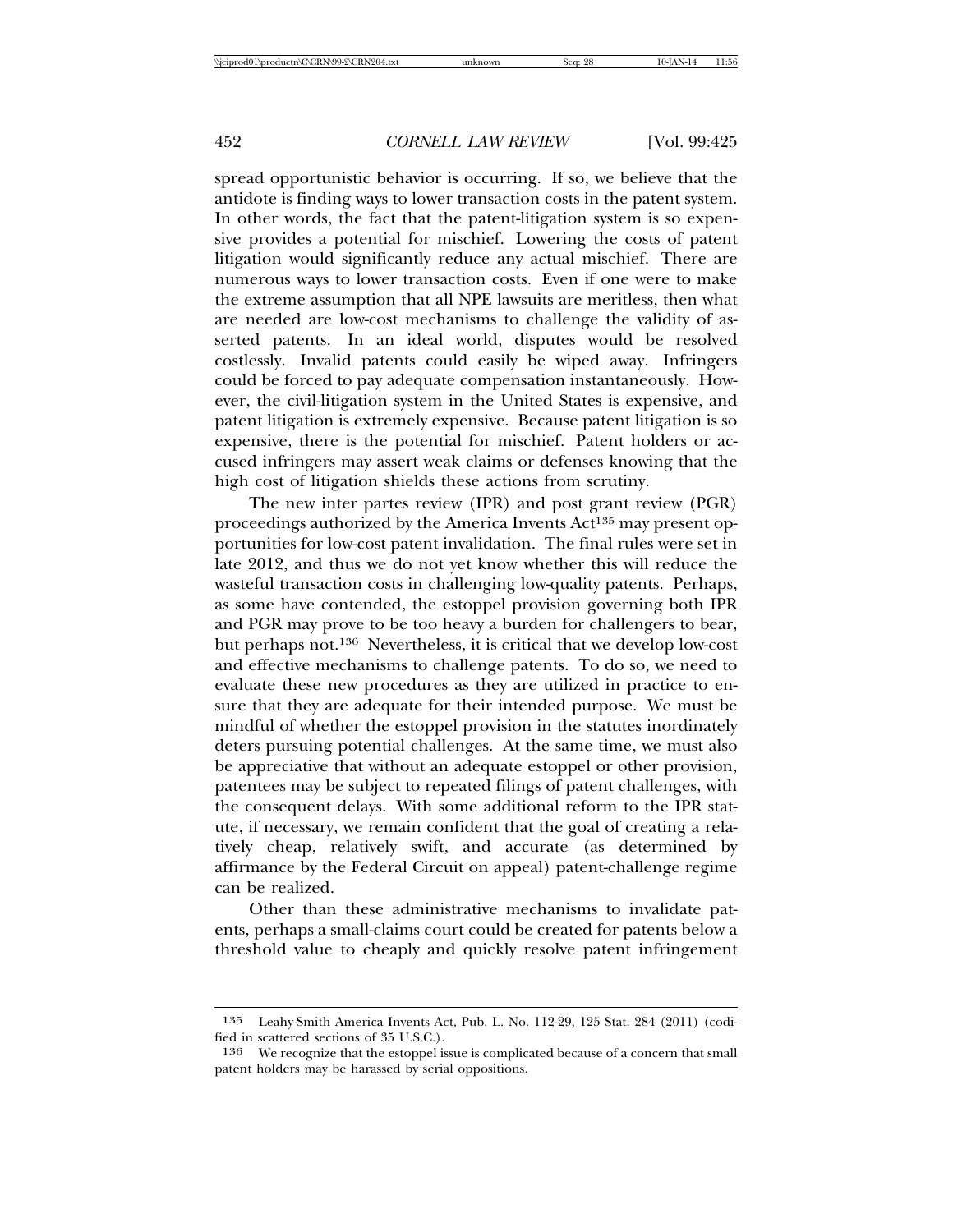claims.137 A task force of the American Bar Association's IP Section is currently investigating this option, and the U.S. Patent Office formally requested comments on such a proposal.138 A small-claims court could reduce the cost of adjudicating patent assertions with modest damages claims. In turn, this would hopefully tie settlement values more closely to the merits of the underlying disputes and remove them farther from the costs of litigation.

Perhaps early-stage ADR may be effective, or curtailing substantial discovery until after *Markman* hearings. Alternatively, the district court judges can use their inherent power to manage litigation to reduce costs. Guidance could be provided to judges to aid in identifying cases in which the stakes are likely small or the merits of the patentee's case initially appear weak. In these cases, the district court judges can curtail discovery to make the cost of litigation commensurate with the risks and stakes of the case. In other words, if the real policy concern is high transaction costs, then we need alternative, low-cost mechanisms to invalidate patents or to prove noninfringement.

Marketplace solutions for reducing transaction costs are also possible. These include reducing the legal fees to accused infringers on lower-value cases by alternative fee arrangements (i.e., capped fees per phase of the case), engagement of less expensive counsel, and perhaps RPX's defensive-acquisition model. Alternatively, pro bono services, such as those currently being considered by the Application Developers Alliance, may be a positive development for small accused infringers in cases containing indicia of nuisance-style patent assertions.

We note that our proposal is the opposite of what Congress is currently considering in the Saving High-tech Innovators from Egregious Legal Disputes, or "SHIELD," Act.139 In that proposed bill, Congress is considering one-way fee shifting against patent owners in patent cases.140 Instead of lowering the costs of patent litigation, this raises the costs, although only for one party. We believe that lowering the costs is a preferred solution.

Under the proposed bill, fees must be paid to the accused infringer if the patent owner does not prevail, even without any allegation or proof of baseless or frivolous litigation or some litigation

<sup>137</sup> *See* Robert P. Greenspoon, *Is the United States Finally Ready for a Patent Small Claims Court?*, 10 MINN. J.L. SCI. & TECH. 549, 551 (2009).

<sup>138</sup> Request for Comments on a Patent Small Claims Proceeding in the United States, 77 Fed. Reg. 74,830 (Dec. 18, 2012).

<sup>139</sup> Saving High-Tech Innovators from Egregious Legal Disputes Act of 2013, H.R. 845, 113th Cong. (2013).

<sup>140</sup> *See id.* § 2(a).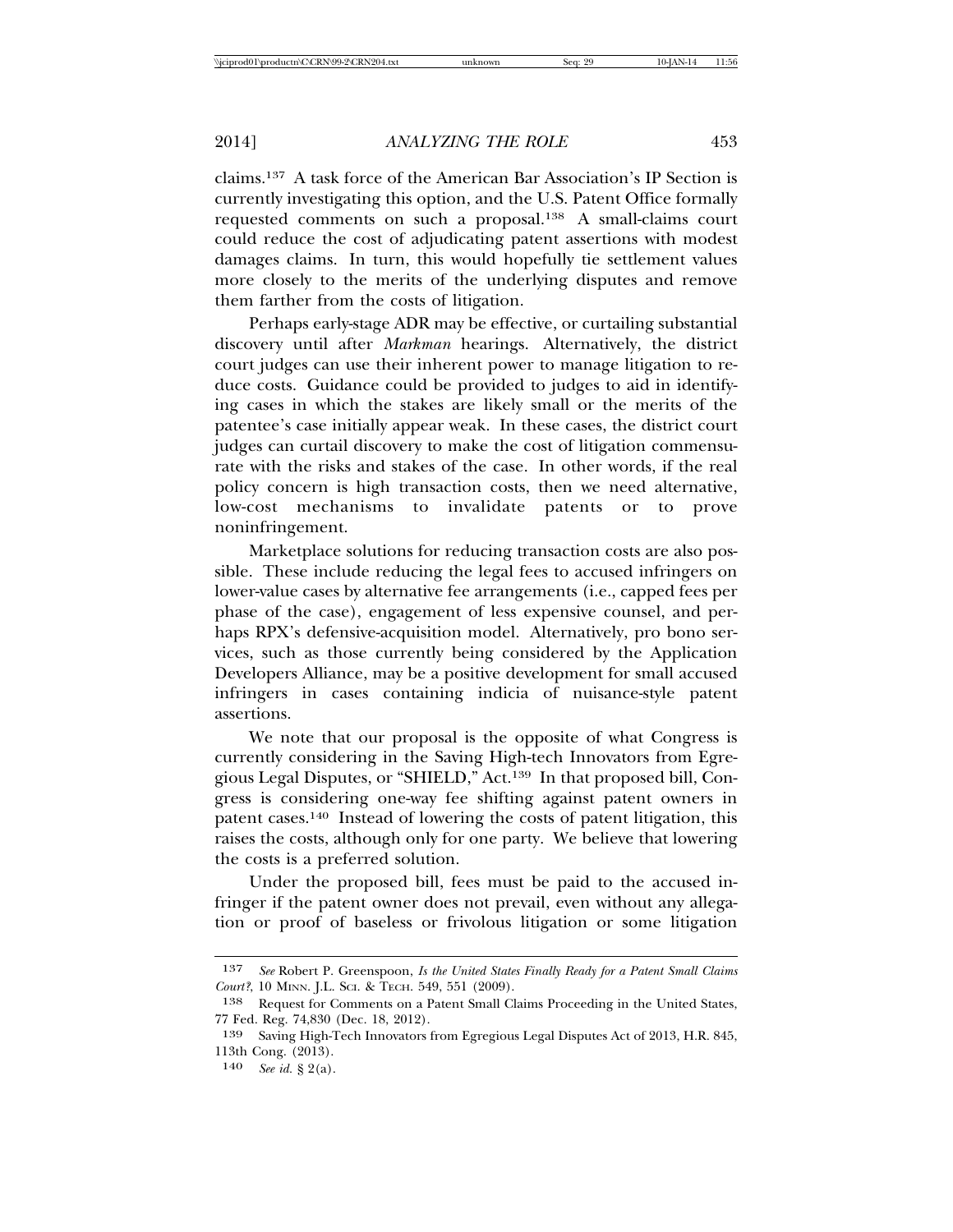misconduct.141 In other words, losing a case is the basis for fee shifting. Perhaps more important is that patentees in these cases would be required to post a bond to cover the cost of the potential fee shifting in order to assert their underlying claims of infringement.142 Thus, the SHIELD Act would increase the costs of enforcing patents.

The SHIELD Act apparently is intended to cover only patent trolls.143 The Act excludes from its reach practicing entities, individual inventors, and universities.<sup>144</sup> However, the definitions used in the Act to cover only "trolls" are too broad and sweep in many others. For instance, if a company assigns its patent to its own subsidiary holding company that does not make a product, then it likely will be subject to the automatic fee-shifting and bond provisions. Second, the fee-shifting and bond provisions appear to apply to an inventor who assigns his patents to a company that he has formed for legitimate business reasons and that he entirely owns and controls.

In sum, if passed in its current form, the proposed bill will have the effect of undermining the value of all patents and significantly impacting the U.S. innovation economy and ecosystem. Because pure NPEs will face fee shifting in litigation, patents they acquire will be less valuable than the same patents owned by others. Many NPEs will be unable to afford the cost of the bond to pursue litigation and will instead be forced to stay out of the market. Without these potential purchases, individual inventors and failed start-ups will find it more difficult to dispose of their patents. With fewer parties willing to purchase their patents, the patents will have lower values.

Furthermore, the SHIELD Act will likely have a variety of unintended consequences. For one, the Act will encourage individual inventors to utilize alternative litigation financing rather than selling their patent to a pure non-practicing entity. Alternative litigation-financing companies, in exchange for a percentage of the litigation recoveries, provide loans to patent holders to enable engagement of hourly fee billing lawyers.<sup>145</sup> Because an individual inventor enforcing her own patent will not be subject to the fee shifting provisions of the SHIELD Act while pure non-practicing entities will, we suspect that the Act will encourage more alternative litigation financing.

<sup>141</sup> *See id.*

<sup>142</sup> *See id.*

See id.

<sup>144</sup> *See id.*

<sup>145</sup> *See* Schwartz, *supra* note 16, at 373 (citing Larry E. Ribstein, *The Death of Big Law*, **R** 2010 WIS. L. REV. 749, 801–02 (2010)); *see also* STEVEN GARBER, RAND INST. FOR CIVIL JUS-TICE, ALTERNATIVE LITIGATION FINANCING IN THE UNITED STATES: ISSUES, KNOWNS, AND UNKNOWNS 37 (2010), *available at* http://www.rand.org/content/dam/rand/pubs/occa sional\_papers/2010/RAND\_OP306.pdf ("[Alternative litigation financing] can be a fairly close substitute for selling the patent to an NPE.").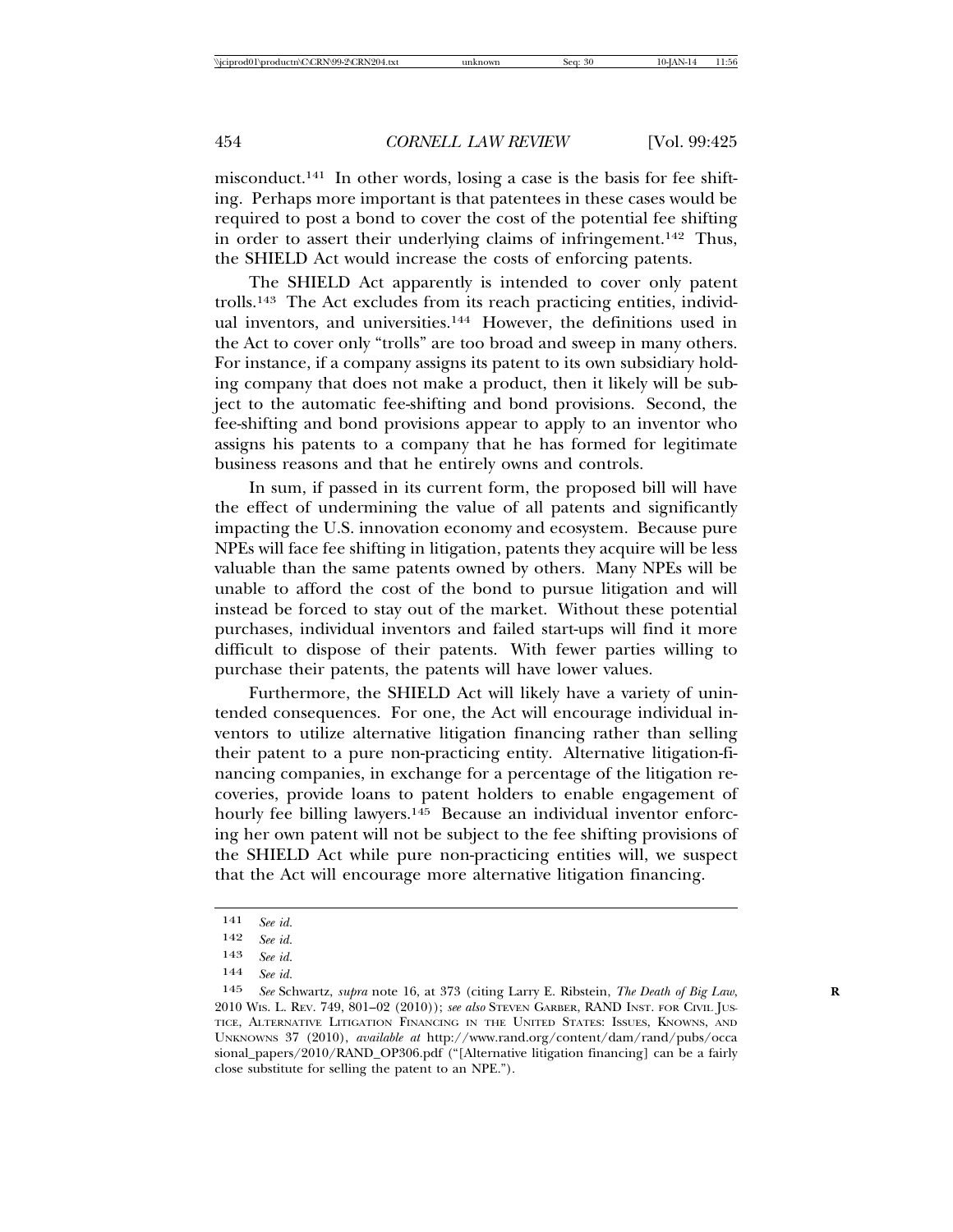In general, we believe that focusing on whether the patent holder is an NPE or practicing entity is the wrong question. Our point is not to extol or criticize NPEs. We believe that the correct inquiry requires a focus on the *actions* of the parties and not on the nature or identity of the parties. There surely are some NPEs that are bad actors and some that are good actors. Instead, our goal is to focus the conversation on the right questions, namely, what are the merits of the cases and what are ways to reduce patent-litigation expenses by creating or improving institutional mechanisms to address patent validity and patent infringement. Our approach would help address a common argument: that NPEs are not true innovators but rather they wait for another to expend resources to commercialize a product with the patented technology and then demand a "tax" on it. We think that existing patent law doctrines can be used to analyze this criticism: Are the asserted patent claims invalid as obvious? Does the accused product embody the asserted claims? Is there some other defense to infringement that has merit? What is the appropriate amount of damages for infringement? And does equity support the entry of an injunction?

### **CONCLUSION**

In sum, as patent scholars, we strongly believe that data is critical to the study of the patent system. The patent system is too important to evaluate without data. Data can help us make informed policy choices. Bessen and Meurer's study provides some new data for discussion. However, limitations in the data suggest to us that their findings should be viewed skeptically, as an outer boundary of the costs of NPE litigation, and one that is likely to be substantially overstated.

With respect to the debate about NPEs, we believe that focusing on costs and transfers from NPEs are somewhat beside the point. The bigger picture, and the better question, is whether the lawsuits are being brought because the defendants are infringers of a valid patent or whether the defendants are merely easy targets for a nuisance lawsuit. That requires looking beyond the identity of the patentee. It means that we need to evaluate the patents being asserted to see if there are credible patent claims that are valid, enforceable, and infringed. Making all NPEs a scapegoat for the costs associated with patent enforcement will end up hurting inventors who are solely focused on creating valuable technologies without addressing the real policy options for improving the patent system.

To the extent that changes to the patent system are needed, we suggest focusing on reducing transaction costs (e.g., lawyers' fees) in patent litigation, offering cheaper mechanisms to challenge issued patents (the AIA's post-grant challenges and other administrative pro-